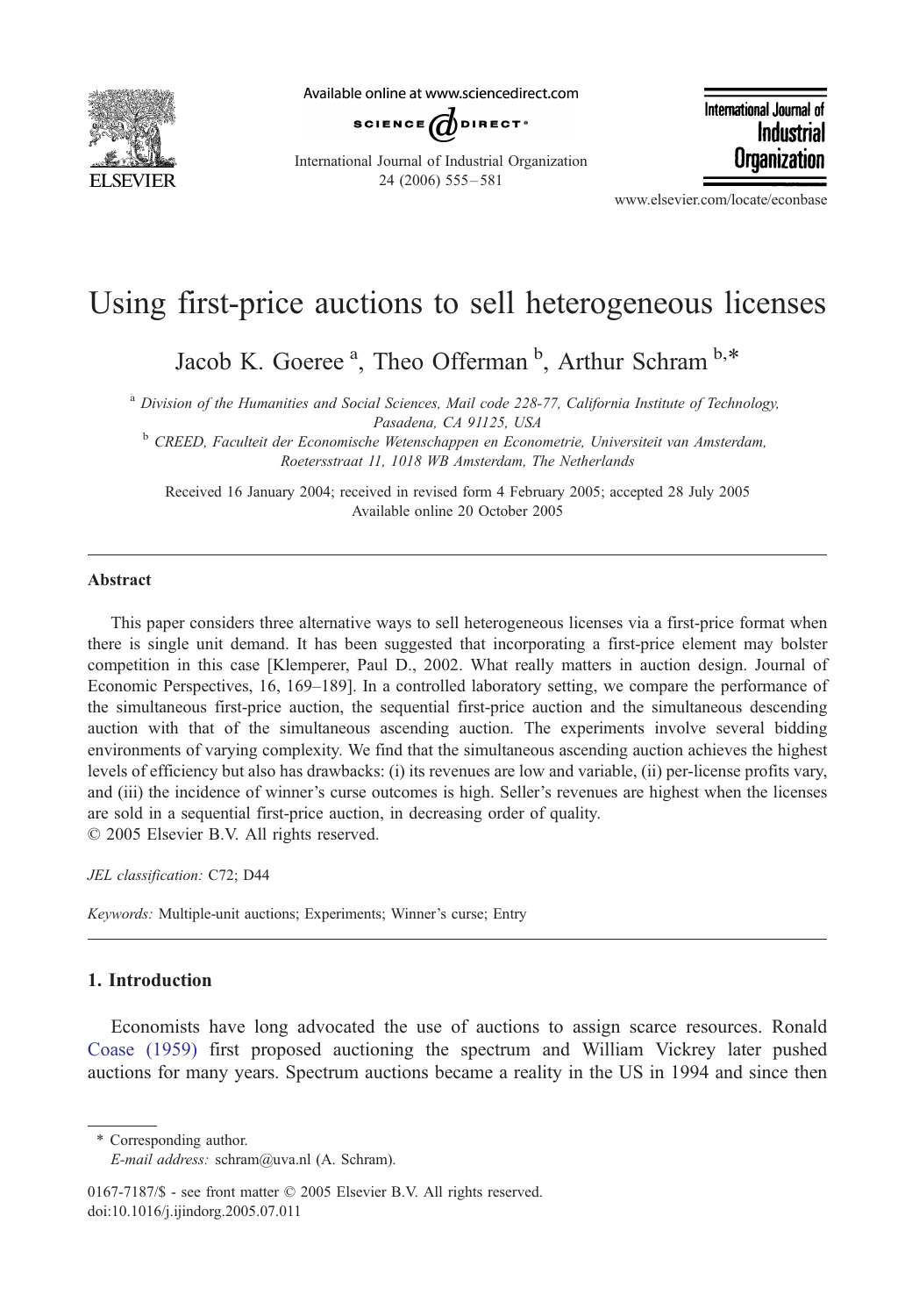thousands of licenses have been assigned in this way, raising over \$40 billion in the process (Cr[amton, 2002\). I](#page-26-0)n all but two instances, licenses were assigned using the simultaneous ascending auction, which is the natural extension of the English auction to multiple related goods. More recently, the US spectrum auctions have been successfully copied throughout the world. In Europe, for example, many countries employed the simultaneous ascending auction to award third-generation mobile phone (UMTS) licenses, raising a staggering amount of nearly \$100 billion.

Many governments now consider auctions as an allocation device for far more than just the mobile phone spectrum. The Dutch government, for example, has auctioned off spectrum for both DCS1800 and UMTS networks but is also considering (or has considered) using auctions for, i.a., the allocation of slots for highway gas stations, wireless local loop spectrum and telephone numbers. In 2002 it was planning a 'zero-base' auction to assign FM-radio licenses for commercial applications. In fact, the same bureau within the Dutch government that organized the UMTS auction was assigned responsibility for planning the zero-base auction.<sup>1</sup> In doing so, it realizes that it cannot simply copy the previous auction design. Every auction should be tailored to the specific context in which it will take place (e.g., Kl[emperer, 2002\). In](#page-26-0) designing the zero-base auction, the Dutch government hoped to learn from the experiences in previous auctions in the Netherlands, and elsewhere.

One important lesson is related to the auction revenue. In a few cases, like the Netherlands, revenues of the UMTS auctions were disappointing. This led to speculation that the simultaneous ascending auction is ineffective in raising revenue in 'uncompetitive' situations, in particular when the number of licenses equals the number of incumbents who have clear advantages over a few potential entrants (Je[hiel and Moldovanu, 2003; Klemperer, 2002\). T](#page-26-0)he intuition is that strong bidders can simply 'trail' weaker ones and keep overbidding them by the minimum bid increment until they drop out. As a result, weak bidders anticipate they have no chance of winning and quit the auction early (or do not enter at all), which adversely affects revenues.

Paul Kl[emperer \(2002\)](#page-26-0) first pointed out that in uncompetitive situations, auctions with a firstprice element may be more attractive to entrants since they offer weak bidders a positive chance of winning (in equilibrium). Stated differently, first-price formats contain an element of surprise as strong bidders may forego a license when they shade their bids too much. This uncertainty forces strong bidders to bid more competitively, with a positive effect on revenues. Kl[emper](#page-26-0)er  $(2002)$  suggests that the hybrid 'Anglo-Dutch' auction might have worked better for the sale of third-generation mobile phone licenses in the Netherlands. For the case of  $K$  homogeneous licenses, this auction works as follows. In the first stage, the license price rises until  $K+1$  active bidders are left. In the second stage, the  $K+1$  remaining bidders make a single sealed bid no less than the final price level of the first stage. The  $K$  highest bidders in the second stage each obtain a license and pay their own (sealed) bids.

In the zero-base auction, incumbent firms would again be advantaged. As a consequence, only a few entrants were expected to participate. Hence, DGTP was considering the possibility of adding a first-price element to the auction design. There is a complicating factor that makes the introduction of a first-price element a non-trivial problem, however. As in the UMTS

<sup>&</sup>lt;sup>1</sup> This is the 'Directoraat-Generaal Telecomminicatie en Post' (DGTP). DGTP is currently part of the Dutch Ministry of Economic Affairs. In 2003, the Ministry responded to strong pressure from existing stations and dropped the idea of an auction. Instead, it decided to use an administrative process to assign stations.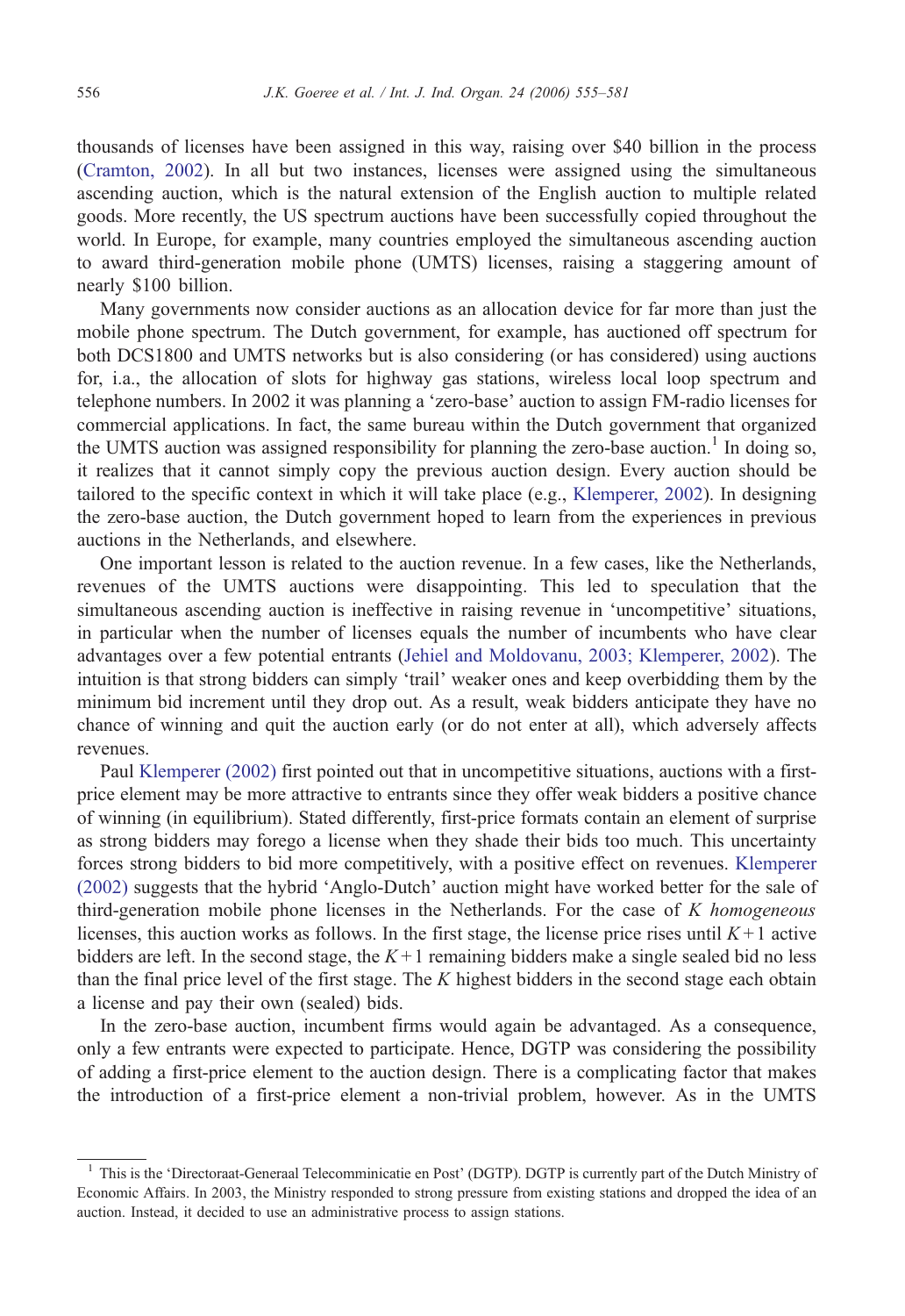auction, the licenses in the zero-base auction are heterogeneous in 'quality'. The FM-licenses differ substantially in their demographic coverage. This heterogeneity makes it unclear how the first-price element should be added to the auction format.<sup>2</sup> In particular, it is not obvious how to adapt the rules of the Anglo-Dutch auction to the heterogeneous case. One issue is whether bidders are allowed to 'switch' licenses between the first and second stage (and, if so, how the minimum prices in the second stage are determined).

More generally, little is known about the effect of 'pure' first-price elements in uncompetitive situations with heterogeneous goods. We address this issue in this paper. Though the interest in multi-unit auctions of heterogeneous goods has grown tremendously over the past few years (Kl[emperer, 2002\), fi](#page-26-0)rst-price formats have largely been neglected in this literature. An important reason is that first-price auctions with heterogeneous objects are intractable from a theoretical point of view. Therefore, we decided to employ controlled laboratory experiments to compare the performance of the first-price formats vis-a`-vis each other and the simultaneous ascending auction.

In order to single out the effects of using a first-price format in these situations, we decided not to investigate the two-stage Anglo-Dutch auction. Instead, we study various first-price formats per se and compare these to the standard simultaneous ascending auction. This research project was undertaken at the request of DGTP. At this stage, the government was more interested in gaining general insights with respect to the issue described than to obtain specific advice on the design of the auction at hand. Consequently, as agreed by DGTP, we decided to ignore specific details of the planned zero-base auction because they are not thought to be essential for a test of the robustness of the proposed first-price formats. The insights to be obtained can then be used in the design of future auctions in which heterogeneous goods are allocated in uncompetitive environments.

The remainder of this paper is organized as follows. In Section 2 we give an overview of the auction formats considered. Section 3 describes the experimental design. In Section 4 we present the experimental results. Section 5 concludes.

# 2. Auction formats considered

We will compare three first-price formats to each other and to the more traditional (second price) simultaneous ascending auction. The first design was suggested by DGTP. It is the 'simultaneous first-price' auction where all bidders simultaneously submit bids for every license for sale. The licenses are then assigned such that the sum of the winning bids (revenue) is maximized and each bidder gets at most one license. Bidders who win a license pay a price equal to their own bid. Although this design resembles the standard discriminative auction for homogeneous licenses, it is not at all clear how one should bid in this auction. Nor is it clear that the manner in which a first-price element is incorporated into the design is optimal.

An alternative format is the sequential first-price auction, where licenses are put up for sale one by one. When heterogeneous licenses are sold via a sequential first-price auction, a decision has to be made regarding the order of sale. If the best licenses are sold first, the most intense competition is directed at the most valuable licenses, which could enhance revenue. On the other

<sup>&</sup>lt;sup>2</sup> In contrast, it is straightforward to design an auction with a first-price element when licenses are homogeneous. Examples are the Anglo-Dutch auction described above and the discriminative auction [\(Harris and Raviv, 1981; Cox et](#page-26-0) al., 1984).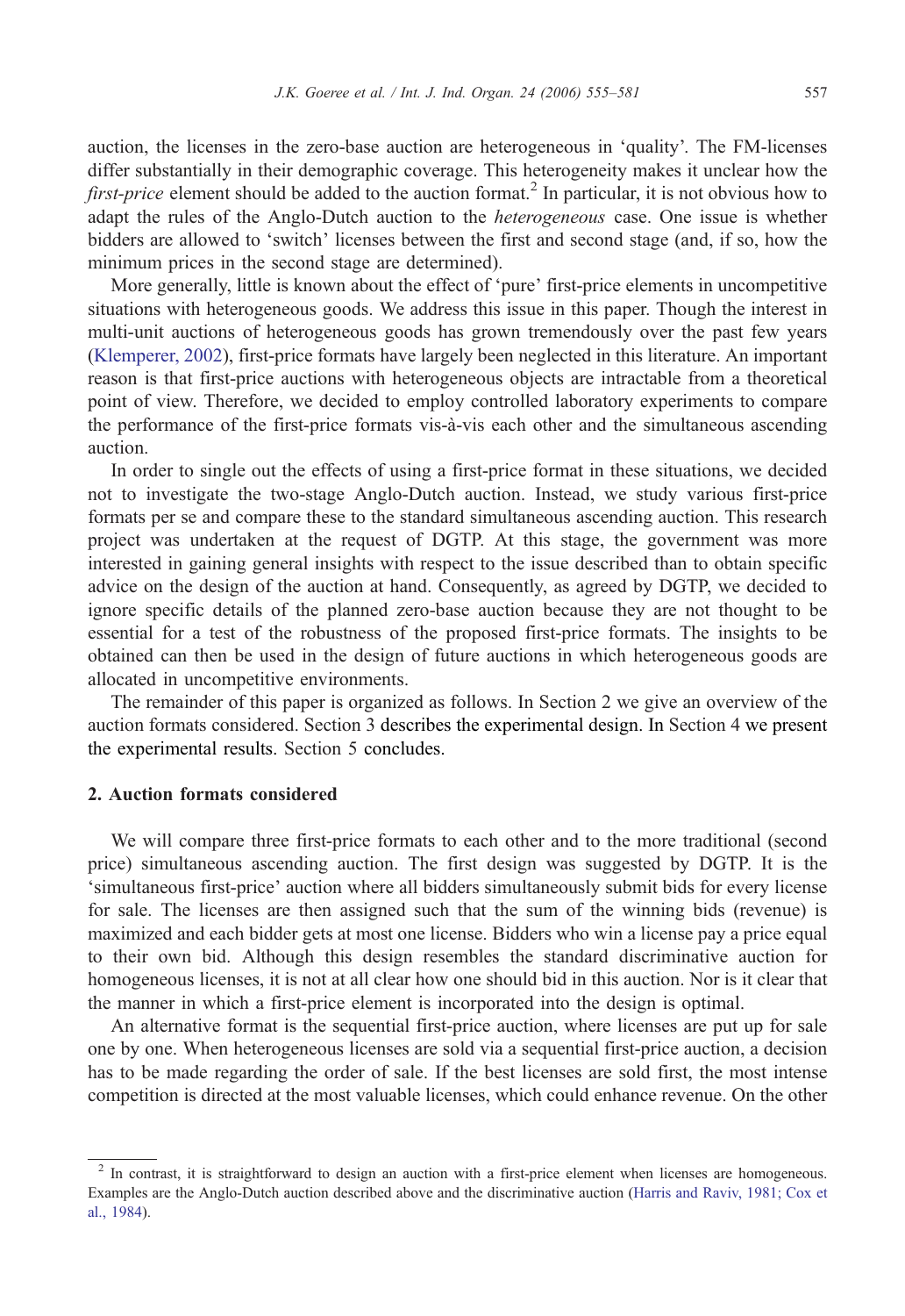hand, with a reverse order, information about common value aspects of the licenses may be revealed before the best licenses are sold, which also stimulates competitive bidding.<sup>3</sup> In the experiment, we vary the order in which products are offered for sale to study such order effects.

The final first-price format we study is the 'simultaneous descending auction', where license prices are determined by a number of clocks (one for each license). All clocks start at the same high price level and fall at equal speeds. Once a bidder stops a clock, she buys the particular license at the price where she stopped the clock. The clocks of the remaining licenses continue to fall until they are stopped by remaining bidders. This auction format was first suggested by Bu[low and Klemperer \(1994\), bu](#page-25-0)t has not been studied in detail.<sup>4</sup>

The simultaneous descending auction resembles a sequential auction where the best license is sold first. One difference, however, is that in the simultaneous descending auction, bidders possess more information than in a sequential auction. When the clocks have reached a certain price level, bidders know the remaining licenses will sell for less than that price. In contrast, in a sequential auction with best licenses sold first, bidders can never rule out that licenses will be sold at higher prices later in the auction. When best licenses are sold last in the sequential auction, information is not perfect either: bidders cannot rule out a lower price for later licenses. Since more information warrants more aggressive bidding, this suggests that the simultaneous descending auction may generate higher revenues than the sequential auction. On the other hand, the simultaneous descending auction may facilitate collusion, especially in asymmetric private value settings. If one bidder is known to have a very high value for a particular license, others may be inclined to wait until this bidder stops the clock of the preferred license. If the high-value bidder anticipates others' behavior, she may decide to let the price fall to very low levels before stopping the clock, which would result in low revenues.

Finally, we compare the performance of the three first-price formats with that of the simultaneous ascending auction. The popularity of the latter format is due to the flexibility and transparency it provides to bidders who can choose to bid on a license knowing its current price and those of other licenses. In addition, for the case where each bidder can acquire at most one license (and the private values paradigm applies), theory predicts that the simultaneous ascending yields an efficient allocation (De[mange et al., 1986\). A](#page-26-0)n alternative possibility is to employ a Vickrey auction, in which the efficient outcome is also supported in equilibrium. Le[onard \(1983\)](#page-26-0) proposed a simple mechanism to implement the Vickrey auction. In an experiment, Ol[son and Porter \(1994\)](#page-26-0) compare the performance of the simultaneous ascending auction to this Vickrey–Leonard format. The simultaneous ascending auction resulted in higher revenues and efficiency than Vickrey–Leonard, although the difference in efficiency was not significant.

Recent literature, however, has also identified some drawbacks of the simultaneous ascending auction. First, it facilitates collusion as bidders have the opportunity to retaliate when others deviate from a collusive agreement. Such retaliatory strategies are not possible in

<sup>&</sup>lt;sup>3</sup> For example, when the final license is put up for sale, the identities of future competitors are known, which makes it is easier to estimate the value of a license.

 $<sup>4</sup>$  A design that is closely related to the simultaneous descending auction is the so-called 'right-to-choose auction'. In</sup> this auction, the highest bidder obtains the right to choose any one of the objects. Then, the right to choose from the remaining objects is auctioned sequentially until all objects are allocated. Notice the resemblance to the simultaneous descending auction. The latter implies a decreasing price from one choice to the next, however. Though the right-tochoose auction certainly deserves investigation, it is not included in our set-up because of its similarity to the simultaneous descending auction and because we wanted to limit the number of alternatives studied.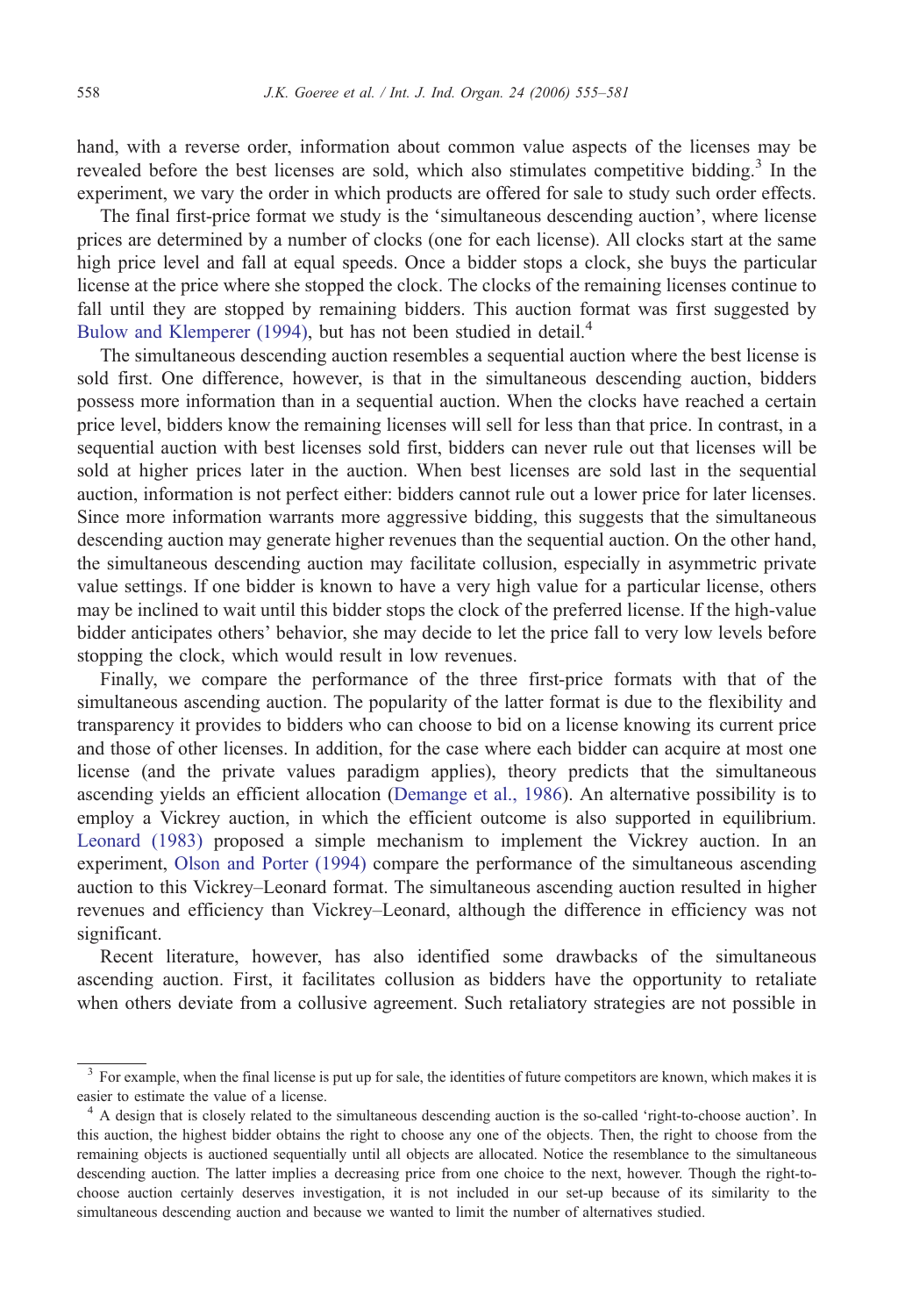the first-price formats we consider. Second, (as discussed above) the simultaneous ascending auction may discourage entry when incumbents have ex ante advantages. In this case, entrants may feel that showing up is useless because they will always be outbid in an ascending auction (Kl[emperer, 2002\).](#page-26-0)<sup>5</sup> In contrast, in first-price auctions, entrants have a strictly positive chance of winning. Third, ex ante asymmetries may lead to low revenues since incumbents can simply trail and overbid an entrant by the minimum amount until the entrant drops out. In auctions with a first-price element, incumbents are forced to bid aggressively as they only get a single chance and may not obtain a license if they take too much risk by bidding too low (M[askin and Riley, 2000\).](#page-26-0)

In our evaluation of the distinct auction formats, we use several criteria. We consider standard properties such as efficiency and revenue, and the auction's capability to prevent collusion. An aspect of practical importance is the variance of the auction's revenue. A format that generates high revenues on average, but shows a lot of variation in outcomes, is not robust. Another important question is "how attractive is the auction for entrants?" Finally, we explore the likelihood that a particular auction format gives rise to subsequent litigation. In particular, if the allocation resulting from the auction is perceived to be unfair, or when a winner of a license bids too high and actually incurs a loss, costly lawsuits become more likely.

In our comparison of laboratory results, we are not guided by theoretical results pertaining to the first-price formats. Hence, the external validity of our experiments requires that we incorporate in our design the most important characteristics of the setting in which the government will run these auctions. Given the reasons depicted above for considering firstprice auctions in the first place, we will focus on settings where the number of bidders is relatively low compared to the number of licenses.<sup>6</sup> In addition, we consider several bidding environments in the experiment: (i) we start with a symmetric situation where no a priori differences between bidders exist and where bidders do not face uncertainty regarding their private values for the licenses. (ii) Next, we introduce value asymmetries between incumbents and newcomers. In this setting, there are as many licenses as strong incumbents, and there is one weak entrant. (iii) Then we introduce some common value uncertainty, by adding a random component to bidders valuations that affects all bidders and all licenses the same way.<sup>7</sup> (iv) Finally, we give entrants the choice to participate in the auction or profit from some outside opportunity. In other words, entrants face an opportunity cost when taking part in the auction. This final part of the experiment allows us to determine the attractiveness of different auction formats for entrants.

We test the four auction formats under each of these environments. Each situation is held constant across formats, enabling us to compare the auctions in various settings under ceteris paribus conditions. This paper illustrates a powerful application of the experimental method: it can be used to shed light on problems that are deemed intractable from a theoretical perspective.

<sup>5</sup> Another way to model ex ante advantages is by introducing allocative payoff externalities in the incumbents' preferences (Ho[ppe et al., 2004\). Th](#page-26-0)e idea is that an incumbent is better off when another incumbent acquires a license than when a newcomer buys a license. In an experiment, Go[eree et al. \(2004\)](#page-26-0) investigate the effects of allocative externalities on entry, revenue and efficiency.

 $6$  As pointed out by Kle[mperer \(2002\), mo](#page-26-0)st formats perform well with a large number of bidders.<br><sup>7</sup> For example, prior to the European UMTS spectrum auctions, there was considerable uncertainty about future consumer demand for third-generation mobile phone services. This uncertainty affected the values of the licenses for all bidders in the same manner.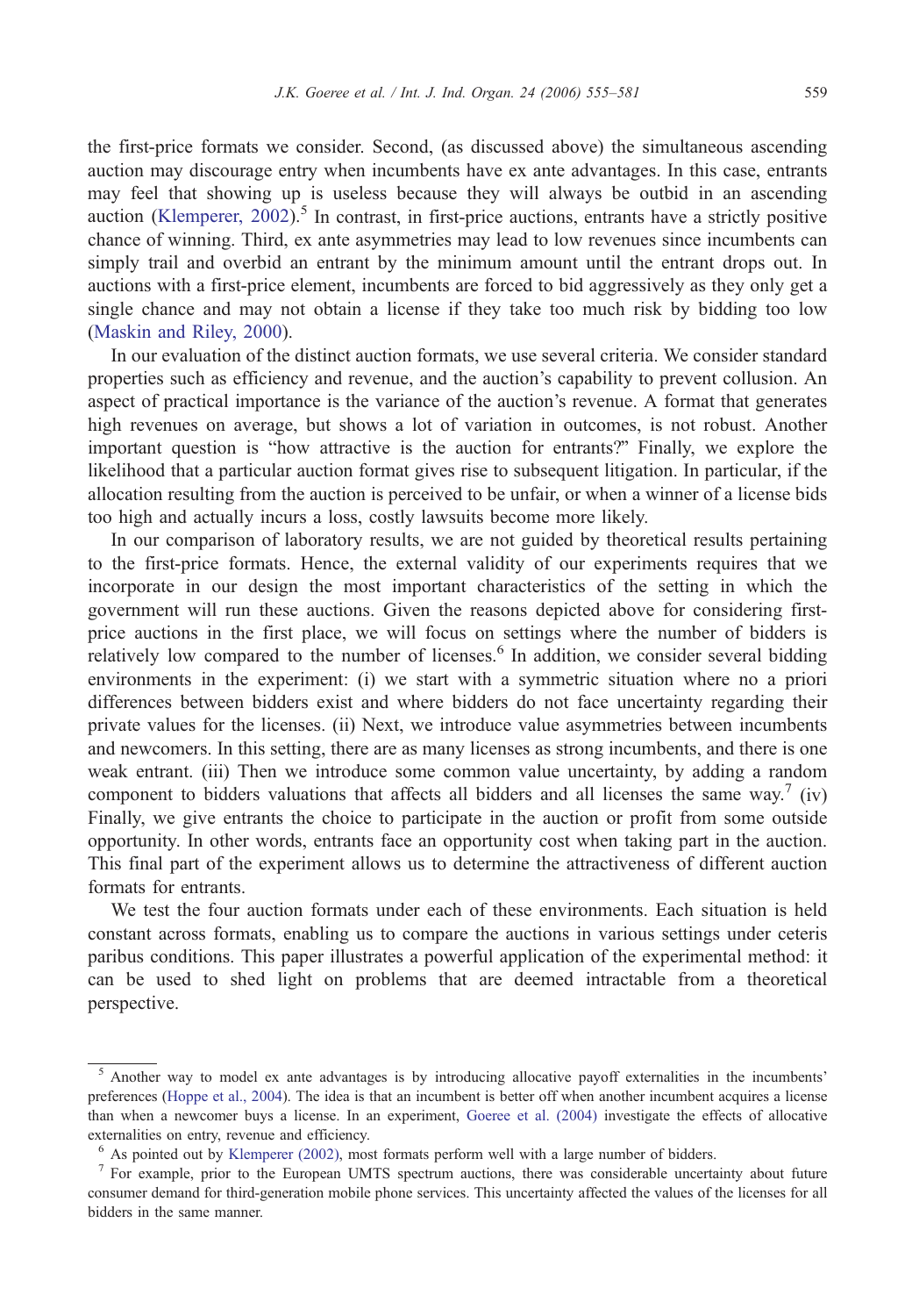## 3. Experimental design

We applied a between-subject design with respect to the auction formats and a within-subject design for the bidding environment. Both are described in more detail below. The experiment was completely computerized and consists of four parts. The Dutch instructions are more elaborate than the description offered here and use common and neutral terms. A translation of the instructions for one of the treatments is contained in Appendix A. In the experiment, subjects earn points, which are exchanged into guilders at the end of the experiment (we used a rate of 1 point = 0.25 guilders  $\approx$  0.11 Euro). At the start of the experiment all subjects receive a starting capital of 50 points, which they did not have to pay back.<sup>8</sup> They play two practice periods to get acquainted with the computer software. Then the experiment of 28 periods starts. In each period, three heterogeneous licenses are sold and bidders can acquire at most one of them. Each of the four treatments employs a different auction mechanism to allocate the three licenses.

#### 3.1. Auction formats

In the simultaneous first-price auction (SimFPA), bidders submit at most three bids at the same time, one for each license. The licenses are then allocated such that the sum of the winning bids is maximized under the restriction that at most one license is assigned to each bidder. A winning bidder pays a price equal to her own bid (for the license she is assigned). Bidders can refrain from bidding on a license by not submitting a bid for it.

In the sequential first-price auction (SeqFPA), licenses are sold one after another. The order in which the three licenses are sold varies from period to period. When the first license is put up for sale, every bidder can submit a bid. The highest bidder obtains the license at a price equal to her own bid and is excluded from bidding on subsequent licenses. The remaining bidders receive information about the price paid after which they can bid on the next license. This process is repeated until all three licenses are sold. A bidder can indicate that she refrains from bidding on a license by not filling out a bid for it.

In the simultaneous descending auction (SDA), license prices start at some common price level and then decrease point by point. If bidders want to buy a license, they can do so by clicking the button for the license. The price clock for the license then stops falling and other bidders no longer have the possibility to select this license. The prices of other licenses continue to decline until they are selected by one of the other bidders. Each buyer pays a price equal to the level at which she selects the particular license. The price of a license cannot fall below zero; if a license is not selected at price of zero, it will not be sold. A period ends when all licenses have been sold or when it is clear that they will not be sold.

In the simultaneous ascending auction (SAA), bidders select one of three licenses at the start of a period for an initial price of 0. If at most one bidder selects a particular license then the price of that license does not increase. If two or more bidders select the same license, its price starts to rise point by point. When a bidder decides the price for a license is too high, she can switch to another license or indicate that she does not want to buy any license that period by clicking the button "I do not want to buy". If a bidder switches to a license that has already been selected by

<sup>8</sup> In the experiment, subjects were rarely bothered by budget constraints. In only 12 out of 3584 cases (0.3%) a subject's balance went below 25 points (the minimum of 9 points materialized once). All these cases occurred in the first 5 periods. The average budget was 177.07 points (with a standard deviation of 88.75).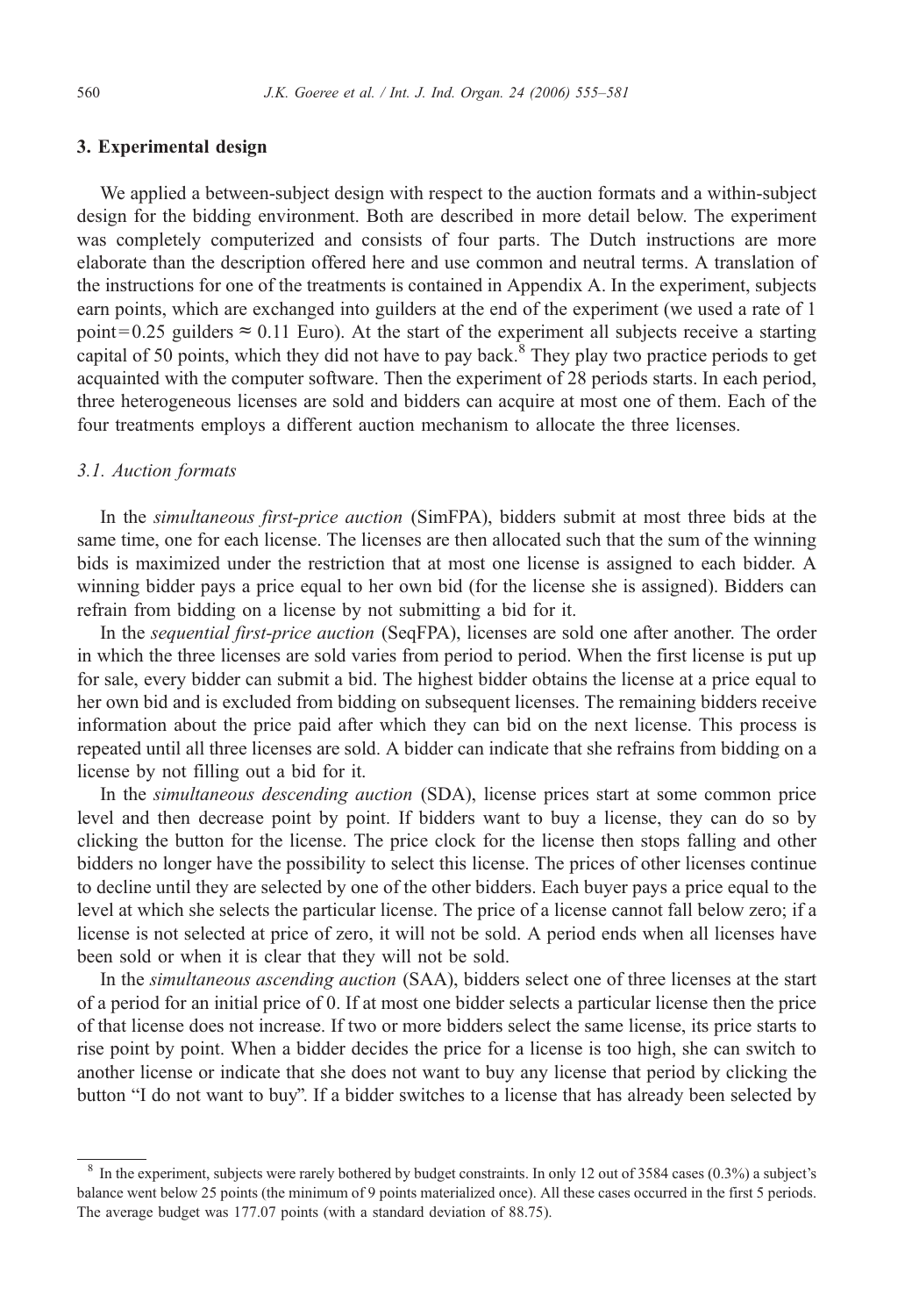| . .<br>v<br>M.<br>٠ |  |
|---------------------|--|
|                     |  |

| Part                | <b>Bidders</b>   |                | Private values |          | Common value | Entry          |
|---------------------|------------------|----------------|----------------|----------|--------------|----------------|
| $(1)$ Periods 1-7   | 4 symmetric      |                | L1 $U[0,50]$   |          |              | N <sub>0</sub> |
|                     |                  |                | L2 $U[0,40]$   |          |              |                |
|                     |                  |                | L3 $U[0,30]$   |          |              |                |
|                     |                  |                | Weak           | Strong   |              |                |
| $(2)$ Periods 8-14  | 3 strong, 1 weak | L1             | U[0, 50]       | U[20,70] | 1            | N <sub>0</sub> |
|                     |                  | L2             | U[0,40]        | U[15,55] |              |                |
|                     |                  | L <sub>3</sub> | U[0,30]        | U[10,40] |              |                |
| $(3)$ Periods 15-21 | 3 strong, 1 weak | L1             | U[0, 50]       | U[20,70] | U[0.5, 1.5]  | No             |
|                     |                  | L2             | U[0,40]        | U[15,55] |              |                |
|                     |                  | L <sub>3</sub> | U[0,30]        | U[10,40] |              |                |
| $(4)$ Periods 22–28 | 3 strong, 5 weak | L1             | U[0, 50]       | U[20,70] | U[0.5, 1.5]  | Yes            |
|                     |                  | L2             | U[0,40]        | U[15,55] |              |                |
|                     |                  | L <sub>3</sub> | U[0,30]        | U[10,40] |              |                |

one other bidder, the price for that license starts to rise. When a bidder is the only one who has selected a particular license, she cannot switch to another license nor can she decide not to buy a license. Such a bidder can change only after another bidder selects the same license. Once a bidder drops out of the auction, she cannot re-enter that period. A period ends when each license has been selected by at most one bidder, at which time no further price increases occur. The active bidders then purchase their selected licenses at prices equal to the levels at which the last rival for the license switched.

In all treatments, winning bidders are informed about their profit (or loss) at the end of a period. Then a new period starts and again three licenses are sold.

## 3.2. Parts of the experiment

The experiment consists of four parts of seven periods each. See Table 1 for details. Only after one part of the experiment has finished do subjects receive the instructions for the next part. When subjects have finished reading the instructions on the computer screen, they are given a written summary of the instructions for that part.<sup>9</sup>

In each of 8 sessions, 16 subjects participated, so that we have data on 4 groups of 8 players in each treatment. In the first three parts, four bidders compete for three licenses. The composition of a group of bidders is kept constant for statistical reasons.<sup>10</sup> In part 1, bidders are symmetric, i.e. their values are drawn from the same distributions. In parts 2 and 3, three strong bidders and one weak bidder compete for the three licenses. This setup captures the situation where strong incumbents fight against a relatively weak newcomer and the number of licenses equals the number of incumbents.

In part 4, two groups of four bidders are combined into one group consisting of three strong and five weak bidders (this group remains the same for the final seven periods of the

<sup>9</sup> At the start of parts 2, 3, and 4, the earnings of subjects are increased by 10 points, which they do not have to pay back after the experiment.

<sup>&</sup>lt;sup>10</sup> In order to avoid repeated game effects, subjects are not informed about this choice. Subjects did not ask the question whether the composition of a group would remain constant across periods or not. If they would have asked this question, we would have told them that this information would not be revealed in this experiment.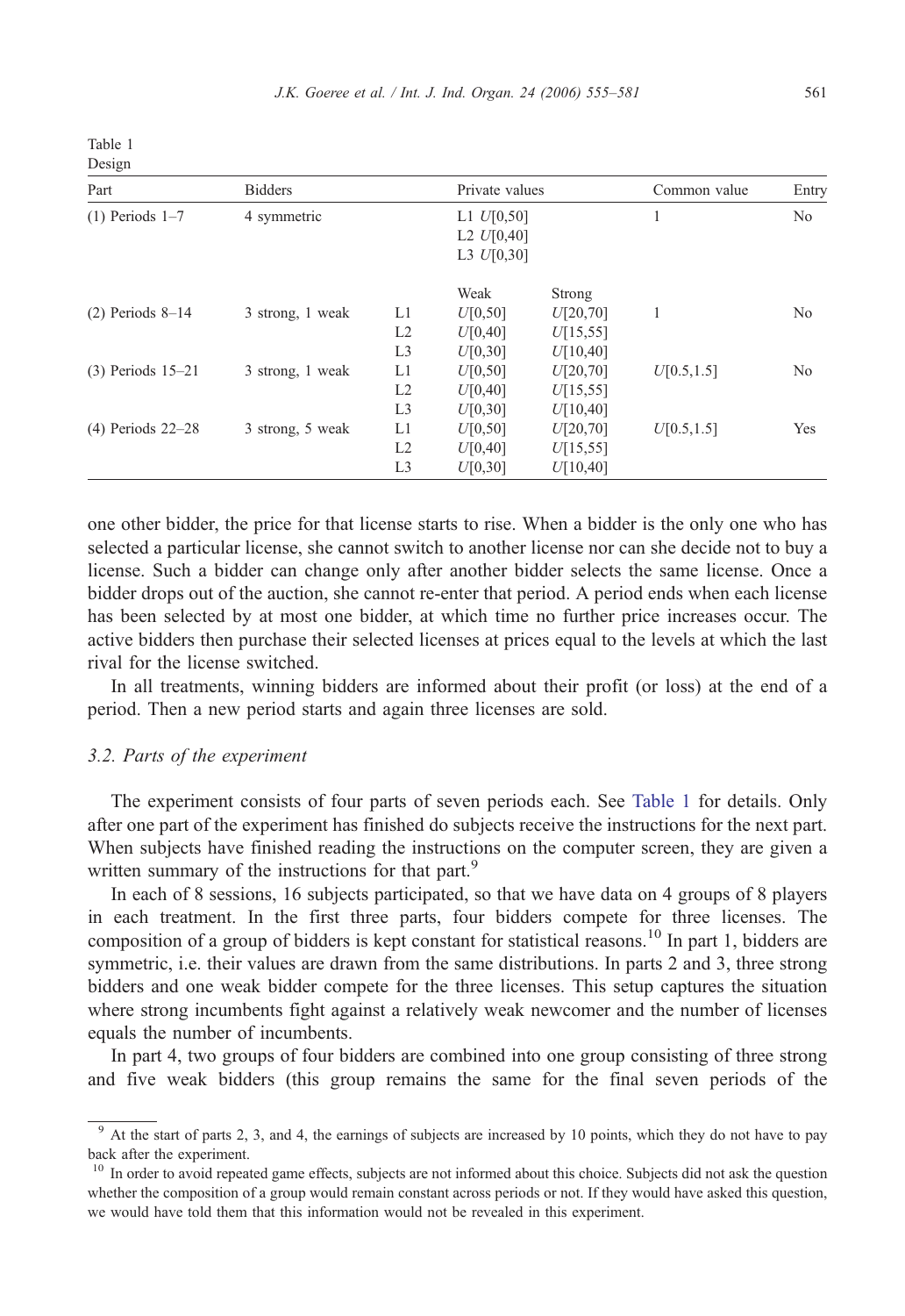experiment).<sup>11</sup> Prior to the auction, weak bidders sequentially decide whether or not to participate in the auction. To avoid over-entry or under-entry due to miscoordination among weaker players, we let them choose sequentially whether or not to participate in the auction. When making the entry decision, a weak bidder knows her values for the licenses and the common value signal (discussed below). If a weak bidder chooses not to participate, she takes part in a lottery based on a single throw of a (computer animated) six-sided die. Since the auction payoff is uncertain we decided to make the payoff of the outside option uncertain as well, to avoid a possible bias in entry behavior. With probability one-half (outcomes 1, 2, and 3) the lottery pays 0 points and with probability one-half (outcomes 4, 5, and 6) it pays 6 points. The outcomes of die throws are independent across subjects and periods. If a weak bidder decides to participate in the auction, she loses the opportunity to play the lottery. Weak bidders make entry decisions one by one, knowing the entry choices other weak bidders have made before them. The three strong bidders make no entry choice; they have to participate in the auction. Before the auction starts, bidders are told how many weak bidders will participate with the three strong bidders<sup>12</sup>

The reasons for using only a limited number of seven rounds per environment are twofold. First, our primary focus is not on behavioral convergence, but rather we are interested in creating an environment that is relevant for the policies under consideration. Bidders rarely participate more than a few times in this kind of government-run auctions, and, hence, we believe that behavior in early rounds is most relevant for our purposes. Second, even if we were interested in behavioral convergence, we would likely need to run at least 60–80 repetitions within the same environment (based on the 'individual information' treatment in Ar[mantier, 2004\). T](#page-25-0)his is impossible in practice due to the amount of time per round that our environments require.<sup>13</sup>

## 3.3. Bidders' value and information

In each period, bidders are assigned new values. Throughout the experiment, bidder i's valuation  $V_{i,j}$  for license j is the product of her private value PV<sub>ij</sub> and a common value CV:<sup>14</sup>

$$
V_{i,j} = PV_{ij} * CV.
$$
\n<sup>(1)</sup>

At the start of a period, bidders are told their private values, which differ across bidders and licenses. The distributions of the private values and the common value signal change between the distinct parts of the experiment. It is common knowledge that in part 1 each bidder's private value for license 1 is a draw from a uniform distribution on  $[0,50]$ , which we denote by  $U[0,50]$ . Bidders' private value for licenses 2 and 3 are drawn from a  $U[0,40]$  and  $U[0,30]$  distribution

<sup>&</sup>lt;sup>11</sup> In parts 2, 3, and 4, the roles of weak and strong bidders rotates among the subjects. At the start of each period subjects receive information about their roles.

<sup>&</sup>lt;sup>12</sup> When a license is sold in parts 2, 3, and 4, subjects immediately receive information about whether the buyer is a weak or a strong bidder.

<sup>&</sup>lt;sup>13</sup> A possible danger in our setup is that the results are affected by order effects. As a consequence, spill-over effects from one part to the other may occur. In theory, this could add noise to our data, leading to convergence of results. Given that we measure significant treatment effects, with a clear and sensible interpretation, however, we expect that order effects are small at most. We chose for a within treatment design to be able to compare the auction formats in a variety of plausible environments.

<sup>&</sup>lt;sup>14</sup> An interpretation of the multiplicative structure in (1) in terms of the Dutch zero-base auction is that the value of a FM-license can roughly be modeled as the revenue per listener (the private value part) times the number of potential listeners that can be reached (the common value part).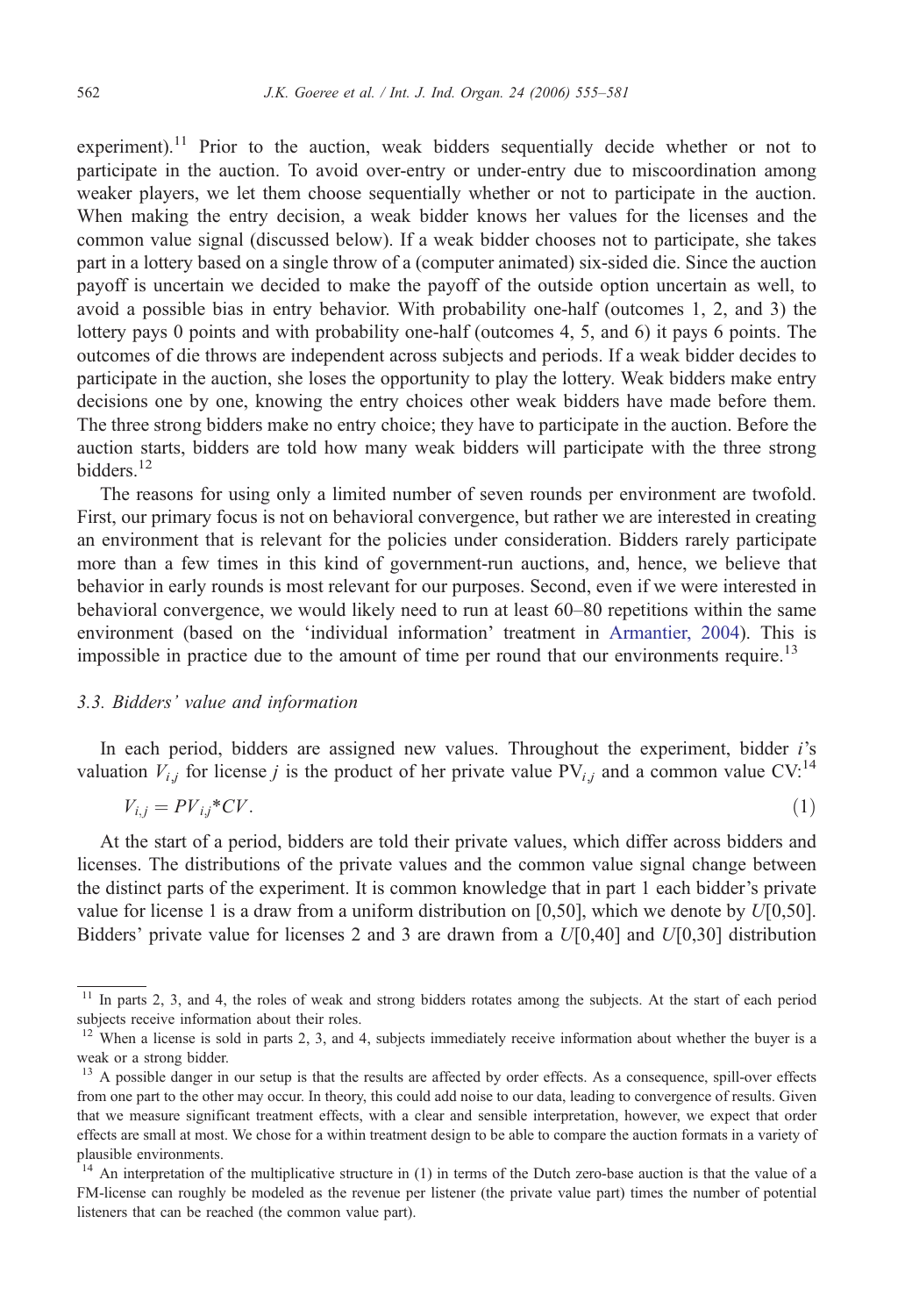respectively. Hence, on average, license 1 is the best license and license 3 the worst. In parts 2 and 3, we introduce asymmetries. One weak bidder's private value is drawn from the same distributions as in part 1. Three strong bidders, however, receive private values drawn from  $U[20,70]$ ,  $U[15,55]$ , and  $U[10,40]$  distributions for licenses 1, 2, and 3 respectively. Notice that private values of strong bidders are, on average, higher than those of weak bidders. Private values are independent across licenses, subjects, and periods.

The common value is equal for each bidder and each license. In parts 1 and 2 there is no uncertainty about the common value, which is set equal to 1. In parts 3 and 4, uncertainty is introduced by drawing the common value from a  $U[0.5,1.5]$  distribution, with each penny amount being equally likely. The common value is not revealed to subjects who, instead, receive signals,  $CVS_i$ . These signals are equal to the common value plus some 'noise':

 $CVS_i = CV + \varepsilon_i$  (2)

where  $\varepsilon_i$  represents an individual specific error term drawn from a  $U[-0.5,0.5]$  distribution. The common value is independent of private values and independent across periods. The error terms are independent across subjects, independent of the common value, and independent across periods. The common value is revealed to all subjects at the end of a period.

Finally, in every auction, bids are restricted to lie between the lowest and highest possible value of the license. Hence, the lowest bid allowed is 0. Moreover, bids cannot exceed 50, 70, 105, and 105 in parts 1, 2, 3, and 4 respectively. These numbers coincide with the levels at which prices start in the simultaneous decreasing auction.

#### 3.4. Subjects

A total of 128 subjects were recruited at the University of Amsterdam. The experiment lasted between 2.5 and 3.5 hours. Subjects' earnings ranged from 38.75 to 119.50 guilders with an average of 77.10 guilders and a standard deviation of 17.13 guilders (77.10 guilders equals about 35 Euro). Theoretically, there is the possibility of bankruptcy. A subject goes bankrupt when her cash balance becomes negative, in which case she would have to leave the experiment and the computer would make choices for her. Subjects are completely informed about the bankruptcy procedure before the first period. In the sessions run, no subject went bankrupt.

## 4. Results

We present the results in five parts: in Section 4.1 we compare efficiency levels and revenues. Section 4.2 studies the impact of the auction format on entry and in Section 4.3 we discuss potential causes for costly litigation. Section 4.4 determines which order is most profitable when licenses are sold via a sequential first-price auction. Finally, in Section 4.5, we will have a closer look at bidding behavior in the simultaneous first-price auction.

## 4.1. Efficiency and revenues

The top panel of Ta[ble 2](#page-9-0) shows the efficiency levels realized in the different parts of the experiment. Efficiency is defined as follows: we first add up the values of the bidders that won a license and denote the result by Vrealized. Next, we determine the (optimal) allocation that would maximize the sum of the bidders' values and write the corresponding total value as  $V_{\text{optimal}}$ . To avoid unrealistically high efficiency levels when the lower bound of bidders' values is different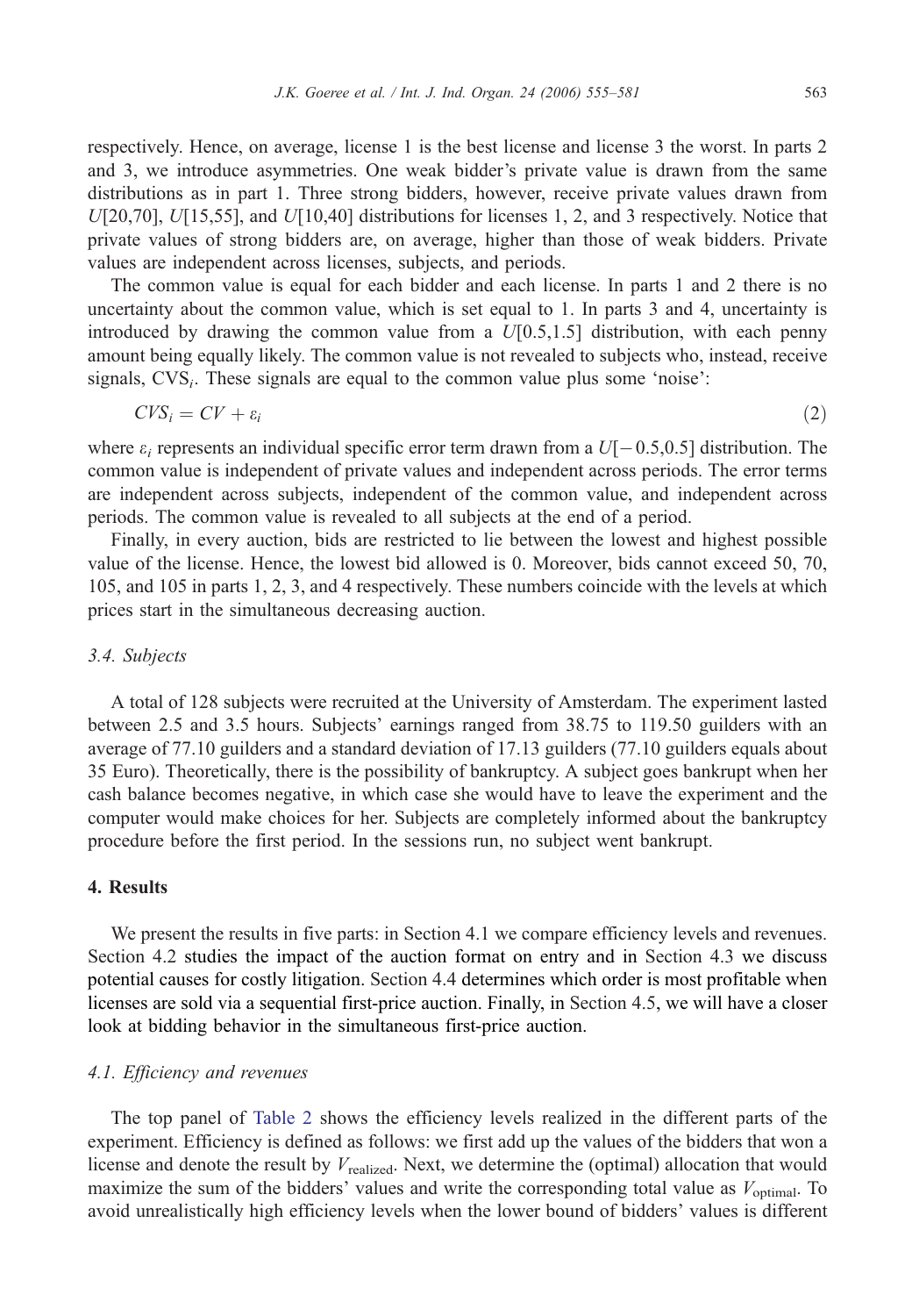|                      |                     | <b>SAA</b> | SimFPA | SeqFPA | <b>SDA</b> |
|----------------------|---------------------|------------|--------|--------|------------|
| Efficiencies         | Part 1              | 95.2       | 87.5   | 79.7   | 84.7       |
|                      | Part 2              | 98.3       | 92.0   | 82.9   | 88.6       |
|                      | Part 3              | 88.8       | 82.0   | 73.4   | 74.1       |
|                      | Part 4 <sup>a</sup> | 88.7       | 88.2   | 86.3   | 77.4       |
|                      |                     | 78.5       | 74.8   | 78.8   | 69.0       |
| Revenuesb            | Part 1              | 54.6       | 56.6   | 61.9   | 57.7       |
|                      |                     | 16.5       | 9.5    | 10.4   | 14.3       |
|                      | Part 2              | 77.8       | 83.0   | 87.1   | 84.4       |
|                      |                     | 27.4       | 13.9   | 12.0   | 14.3       |
|                      | Part 3              | 73.0       | 78.6   | 83.9   | 81.7       |
|                      |                     | 27.5       | 16.6   | 17.5   | 18.5       |
|                      | Part 4              | 88.4       | 89.0   | 91.7   | 88.4       |
|                      |                     | 28.1       | 18.9   | 21.0   | 24.9       |
|                      | Part 1              | 8.78       | 7.78   | 5.72   | 7.27       |
|                      |                     | 8.53       | 6.36   | 6.35   | 7.96       |
| Profits <sup>c</sup> | Part 2              | 12.03      | 10.21  | 8.42   | 9.63       |
|                      |                     | 12.38      | 8.29   | 7.35   | 8.08       |
|                      | Part 3              | 13.64      | 11.56  | 9.32   | 10.03      |
|                      |                     | 15.31      | 12.60  | 12.06  | 11.93      |
|                      | Part 4              | 3.57       | 3.42   | 2.89   | 2.82       |
|                      |                     | 8.82       | 7.52   | 7.33   | 7.32       |

<span id="page-9-0"></span>Table 2 Some statistics on efficiencies (in %), revenues, and profits\*

\*SAA= simultaneous ascending auction; SimFPA= simultaneous first-price auction; SeqFPA= sequential first-price auction; SDA= simultaneous descending auction. Part 1 = symmetric private values, certainty about common value; Part  $2=3$  strong bidders, 1 weak bidder, certainty about common value; Part  $3=3$  strong bidders, 1 weak bidder, uncertainty about common value; Part 4=3 strong bidders, 5 weak bidders with outside option; uncertainty about common value.

<sup>a</sup> The (top) bottom entry lists efficiency (without) taking into account the opportunity costs of participating in the auction.

<sup>b</sup> The number in italics is the standard deviation of the revenue.

<sup>c</sup> The number in italics is the standard deviation of the bidders' profits.

from zero, we subtract from  $V_{\text{realized}}$  and  $V_{\text{optimal}}$  the sum of bidders' values that would result if the licenses were assigned randomly:

Efficiency = 
$$
\frac{V_{\text{realized}} - V_{\text{random}}}{V_{\text{optimal}} - V_{\text{random}}}
$$
 × 100%. (3)

From Table 2 it is obvious that the simultaneous ascending auction is most efficient in almost all parts of the experiment, and the simultaneous first-price sealed-bid auction is generally second-best.

Notice that in all formats, efficiency levels in part 2 are higher than in part 1. This is intuitive, as it is more difficult for the 'weak bidder' to win a license when asymmetries are introduced. A drop in efficiency levels occurs when uncertainty about the common value component is introduced in part 3. The reason is that a bidder with a high private value but a low commonvalue signal may be outbid by a bidder with a lower private value but more optimistic commonvalue information. Such an outcome lowers efficiency, for which only the ranking of private values matters (see also Go[eree and Offerman, 2002\).](#page-26-0)

In the final part with endogenous entry, efficiency levels are roughly the same in all treatments except for the simultaneous descending auction. This is true both when the opportunity costs of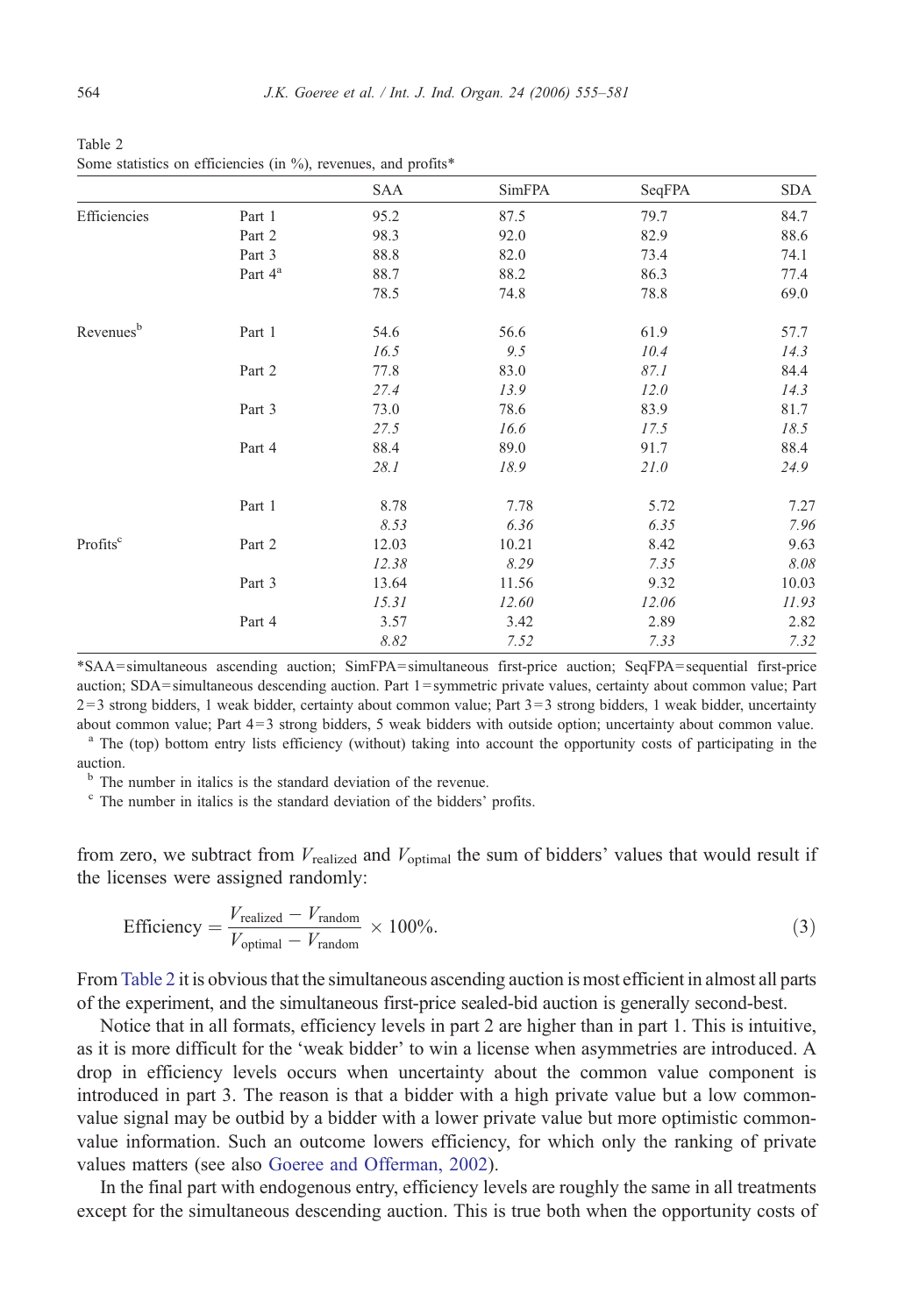entry are ignored (top line of part 4) and when they are taken into account (bottom line of part 4). By opportunity costs of entry we mean the outside (lottery) payoff that bidders forego if they enter the auction. In most treatments, too many bidders entered the auction, which is why the number in the bottom line of part 4 is less than that in the top line.<sup>15</sup> The sequential first-price auction yields the least over-entry and the highest level of efficiency (78.8%) when entry is endogenous and its costs are taken into account.

The middle panel of Ta[ble 2](#page-9-0) lists the revenues generated by the various auctions. Revenues are simply defined as the sum of the three winning bids, i.e. the payments winning bidders had to make. While the simultaneous ascending auction is generally most efficient, it also generates the lowest revenue. The sequential first-price auction is most profitable in all parts of the experiment and its revenues are roughly 10% higher than that of a simultaneous ascending auction.

It is instructive to compare the revenues of the different auction formats in part 3. First note that, in all auction formats, revenues decrease when uncertainty is introduced in part 3. The intuition for this result is that uncertainty increases bidders' information rents, which positively affects their profits (shown in the third panel). With lower levels of efficiency and higher profits for the bidders, the auction's revenue is necessarily lower. Further, it is often argued that the simultaneous ascending auction raises more money when there is uncertainty about the common value because bidders learn from others' bidding behavior, which allows them to bid more aggressively. This intuition is based on Mi[lgrom and Weber \(1982\)](#page-26-0) who derive the revenue superiority of the English auction in a symmetric setting. Kl[emperer \(1998\)](#page-26-0) shows that this intuition does not generalize to auctions with small asymmetries between bidders, in which case a first-price element can be expected to raise more money. In our experiment, this is confirmed. The simultaneous ascending auction generates lower revenue in part 3, showing that asymmetries can have a large impact on revenues.

The importance of information generation can also be assessed by comparing the simultaneous descending auction and the sequential first-price auction. As we argued in the Introduction, these two formats are closely related. The main difference is that bidders in the simultaneous descending auction possess more information. At the same time, the simultaneous descending auction may be more vulnerable to collusion. Ta[ble 2](#page-9-0) shows that the sequential first-price auction even raises slightly more revenue than the simultaneous descending auction and does so at a lower variance.<sup>16</sup> Again the information-generating properties do not seem very important.

Surprisingly, the differences in revenues across auction formats tend to disappear when entry is endogenous (part 4). One would expect that auctions with a first-price element would generate even more revenues relative to the simultaneous ascending auction in this part because they are believed to stimulate entry. In Section 4.2 we will give an explanation for this unexpected result.<sup>17</sup>

<sup>&</sup>lt;sup>15</sup> Co[x et al. \(2001\)](#page-26-0) report less entry than predicted by Nash in a single-object first-price common value auction. This difference could be the result of a more severe winner' curse in their experiment, where only one winning bidder is selected from six, eight, or twelve bidders. In contrast, in our setup three winning bidders are selected from eight bidders, which means that winning is less informative and there is less danger of a winner's curse.

<sup>&</sup>lt;sup>16</sup> As one of the referees rightly pointed out, when there is a common value component, ex-ante bidder asymmetries heighten winner's curse considerations for weak bidders, thus leading to passive bidding by weak bidders and low revenues. Therefore, low revenues should also be expected in the absence of collusion. However, the fact that the sequential descending auction raises (slightly) less revenue than the sequential first-price auction even in the environments where only private value components exist (parts 1 and 2) cannot be explained by winner's curse and suggests that collusion is facilitated in the sequential descending auction.

<sup>&</sup>lt;sup>17</sup> Appendix B presents two tables that list significance levels of tests comparing efficiency and revenue across treatments. The differences in efficiency between the simultaneous ascending auction and the first-price formats, as well as the differences in revenue between the simultaneous ascending auction and the sequential first-price auction are significant in the first three parts of the experiment.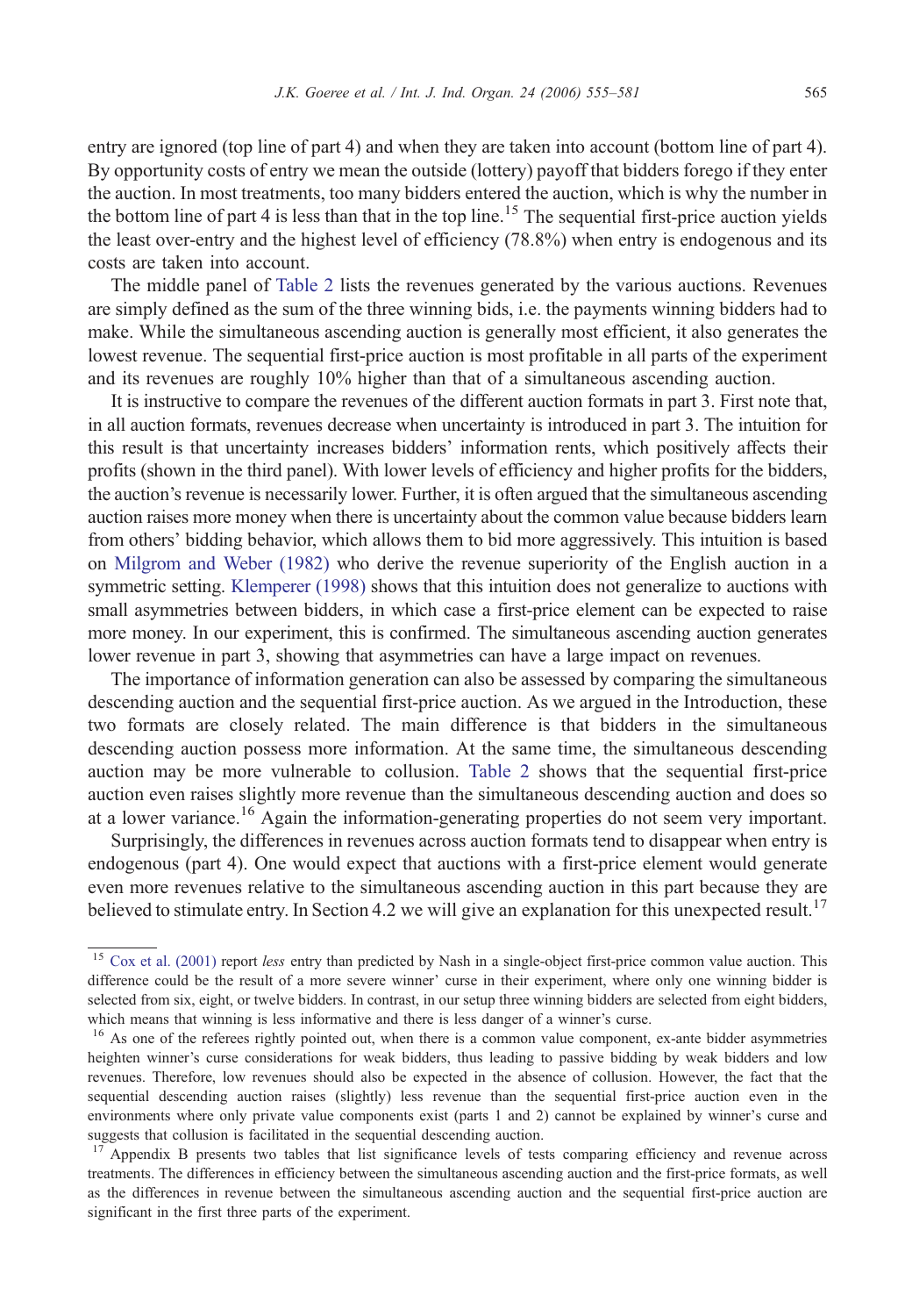

Fig. 1. Frequency distribution of revenues in part 1. For each revenue-level on the horizontal axis, the vertical axis reports the number of auctions generating a revenue within the interval [revenue  $-5$ , revenue  $+5$ ].

The bottom panel of Ta[ble 2](#page-9-0) shows that bidders' profits are highest in the simultaneous ascending auction. Not only the level of profits is important, however. In view of the European UMTS auctions, politicians (and the public) judged that winners should pay 'reasonable' prices for the licenses. In other words, the auction design should not result in undeserved windfall profits nor should it lead to bankruptcies caused by overbidding. In this perspective, the variability of bidders' profits is important. Note that this variability is substantially higher in the simultaneous ascending auction than in the first-price auctions, which thus have a better chance of yielding 'reasonable' prices.

Likewise, it is risky for government decision-makers if the auction results in very high or very low revenues. Ta[ble 2](#page-9-0) includes a measure for the variance of revenues. Note that the simultaneous ascending auction not only yields the lowest revenues, but the variability is also the largest. In other words, the revenue in the simultaneous ascending auction is less predictable and varies more than that of other formats. This result is in accordance with a theoretical result for auctions with symmetric private values. Wa[ehrer et al. \(1998\)](#page-26-0) show that in the class of standard auctions, the first-price auction is the superior choice for risk-averse sellers who are interested in raising revenue at low variability. The effect can also be observed in Figs. 1–3, which show revenue histograms of the four auctions. One noticeable feature of these figures is that the simultaneous ascending auction (and to a lesser extent the simultaneous descending auction) yields a histogram that is much more spread out than that of other formats, especially when asymmetries exist. Consider, for instance, Fig. 2 [wh](#page-12-0)ere the simultaneous ascending auction results in revenues of less than 20 in quite a few cases. And revenues in the third part of the experiment, where a common value component is added to bidders' valuations, are almost uniformly distributed between 20 and 110, see Fig.  $3.^{18}$ 

To summarize, the simultaneous ascending auction, and to a lesser extent the simultaneous descending auction, generate low and variable revenues in uncompetitive situations. It is well known that such outcomes yield suspicion of collusion.

<sup>&</sup>lt;sup>18</sup> We did not add a figure for part 4 since we only had half as many data points for this part.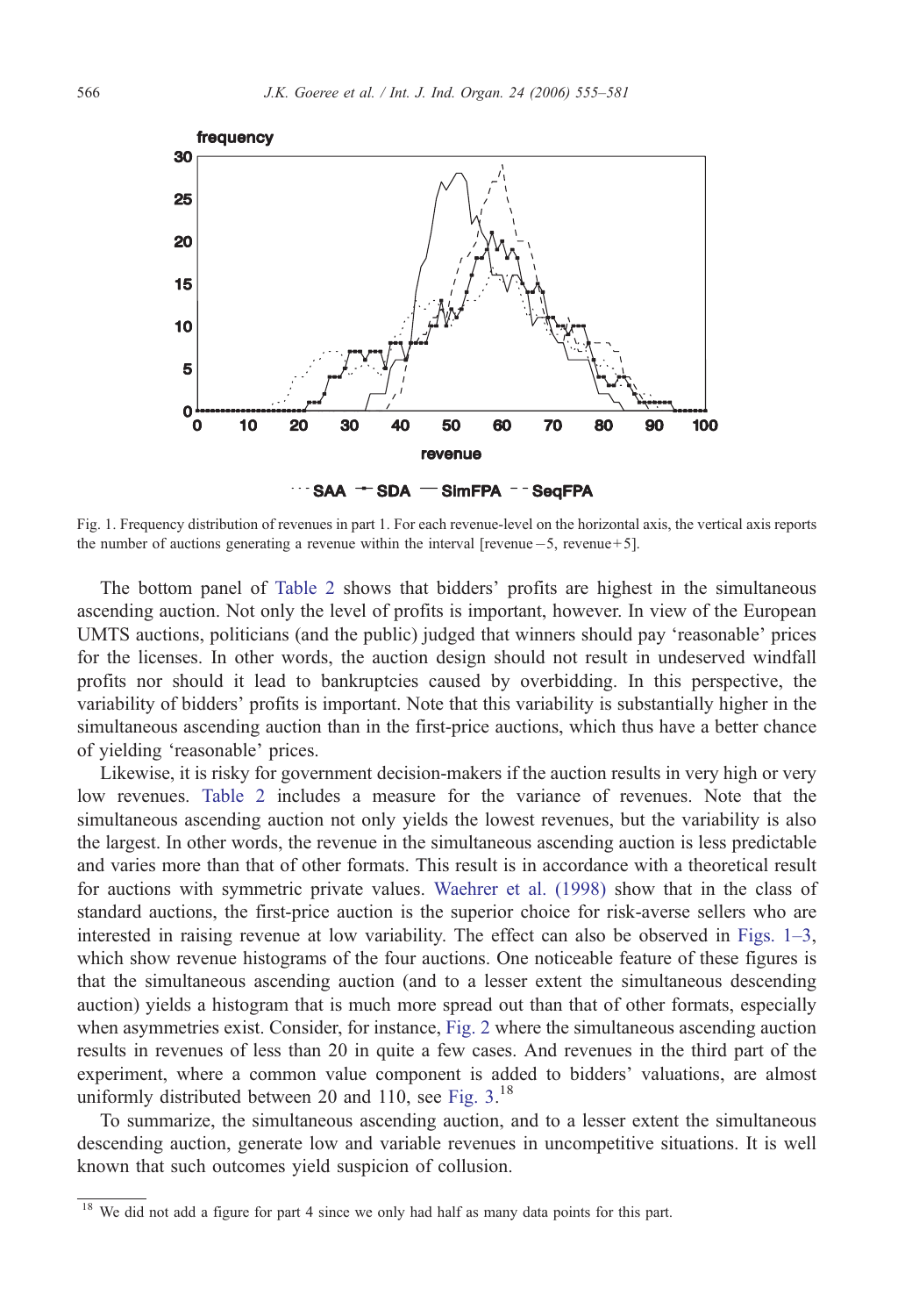<span id="page-12-0"></span>

Fig. 2. Frequency distribution of revenues in part 2. For each revenue-level on the horizontal axis, the vertical axis reports the number of auctions generating a revenue within the interval [revenue  $-5$ , revenue  $+5$ ].

#### 4.2. Performance of weak and strong bidders and entry

One alleged problem with the simultaneous ascending auction is that weak bidders perceive their chances of winning as low and feel they may as well drop out early. In contrast, weak bidders have better chances in a first-price format, where their probability of winning depends on how much risk strong bidders are willing to take.

This intuition is borne out by Ta[ble 3, wh](#page-13-0)ich shows the fraction of licenses won by weak and strong bidders across treatments. For those cells in Ta[ble 3](#page-13-0) that correspond to parts 2 and 3 of the



Fig. 3. Frequency distribution of revenues in part 3. For each revenue-level on the horizontal axis, the vertical axis reports the number of auctions generating a revenue within the interval [revenue  $-5$ , revenue  $+5$ ].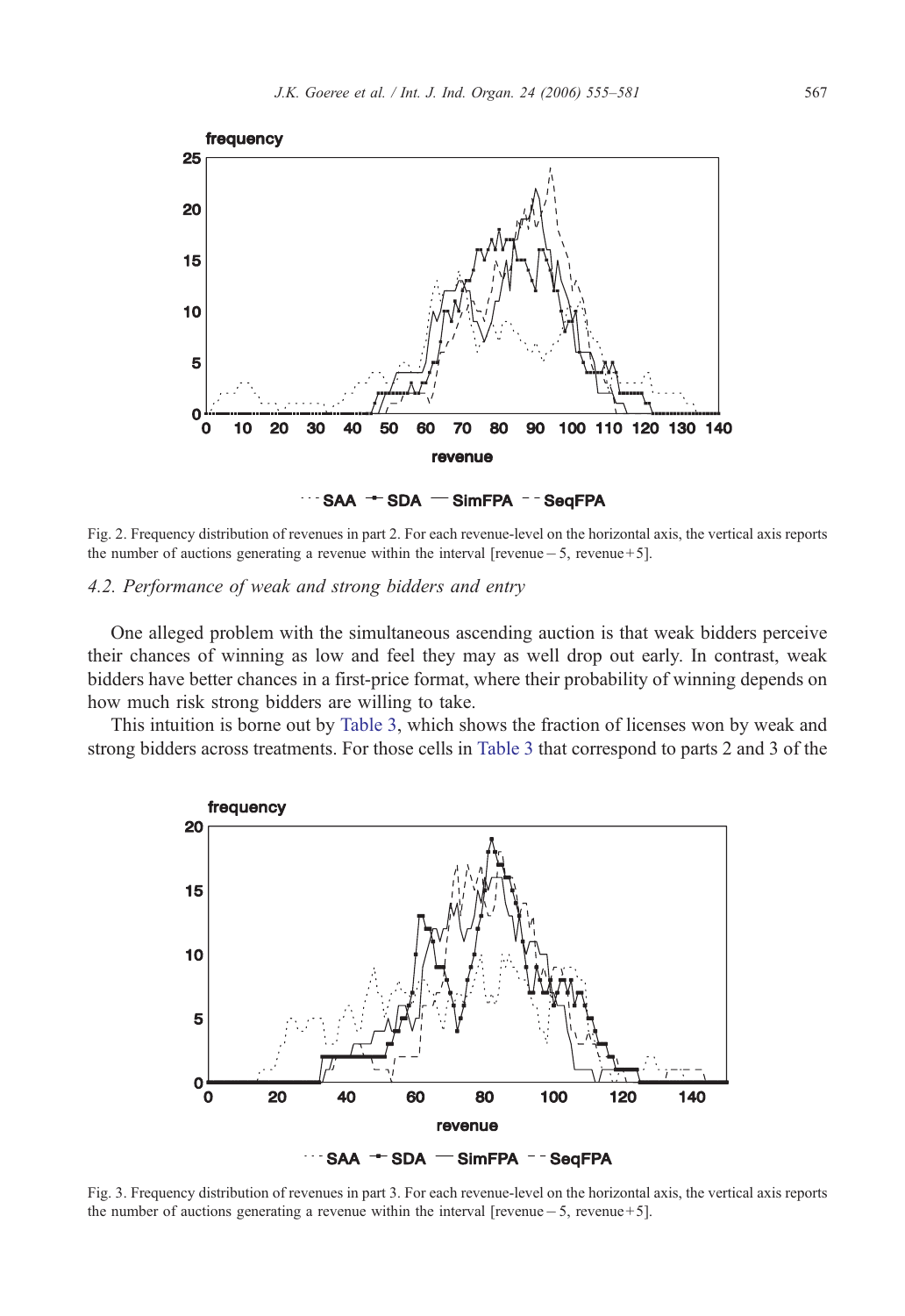|            | ັ<br>Ë     |               |        |            |
|------------|------------|---------------|--------|------------|
|            | <b>SAA</b> | <b>SimFPA</b> | SeqFPA | <b>SDA</b> |
| Part $2^a$ | 88.7       | 85.1          | 85.7   | 86.3       |
|            | 33.9       | 44.6          | 42.9   | 41.1       |
| Part $3^a$ | 88.1       | 83.3          | 86.3   | 81.2       |
|            | 35.7       | 50.0          | 41.1   | 53.6       |
| Part $4^a$ | 75.0       | 65.5          | 72.6   | 66.7       |
|            | 15.0       | 20.7          | 16.4   | 20.0       |

<span id="page-13-0"></span>Table 3 Probability of winning for weak and strong bidders

<sup>a</sup> The top (bottom) entry lists the probability that the strong (weak) bidder buys.

experiment, three times the top number (3 strong bidders) plus one times the bottom number (one weak bidder) add up to three (the number of licenses). For the cells corresponding to part 4, the equivalent rule is 3 times the top number plus five times the bottom number add up to three. Notice that the weak bidder's probability of winning is 20% to 40% lower in the simultaneous ascending auction compared to the first-price formats.

However, a weak bidder's entry decision is not only determined by her probability of winning but also by her profit if a license is won. Table 4 shows average profits of weak and strong bidders across treatments. These are averaged across all participating bidders and, therefore, represent the expected profits in the various treatments. Note that in 7 out of 9 cases, the expected profit for a weak bidder is higher for the first-price auction than for the corresponding simultaneous ascending auction. One of the exceptions is part 3 of the experiment, where weak bidders earn *less* in the sequential first-price auction than in the simultaneous ascending auction. This may explain why entry is lower in the former format (as shown in the bottom panel of Table 4). Furthermore, weak bidders generally make higher profits in the simultaneous descending auction and the simultaneous first-price auction. Hence, in part 4 where entry is endogenous, they tend to enter more in these formats. In this way, endogenous entry provides a force towards revenue equivalence of different auction formats because weak bidders enter more frequently in auctions where they expect to make higher profits.

# 4.3. Causes of litigation

Next, we discuss possible causes of litigation. The simultaneous first-price auction may create problems when bidders discover they had the highest bid for a certain license but

|              |           | <b>SAA</b> | SimFPA | SeqFPA | <b>SDA</b> |
|--------------|-----------|------------|--------|--------|------------|
| Profit       | Part 2    | 15.46      | 12.40  | 10.39  | 11.88      |
|              |           | 1.73       | 3.66   | 2.50   | 2.86       |
|              | Part 3    | 17.13      | 13.68  | 11.54  | 11.65      |
|              |           | 3.16       | 5.20   | 2.66   | 5.18       |
|              | Part 4    | 8.93       | 8.06   | 6.73   | 7.35       |
|              |           | 0.35       | 0.63   | 0.59   | 0.10       |
| Entry part 4 | Realized  | 2.18       | 2.36   | 1.89   | 2.54       |
|              | Efficient | 0.43       | 0.43   | 0.43   | 0.43       |

Table 4 Profits of weak and strong bidders<sup>a</sup>

<sup>a</sup> In the upper part of the table the top (bottom) entry lists the expected profit for strong (weak) bidders.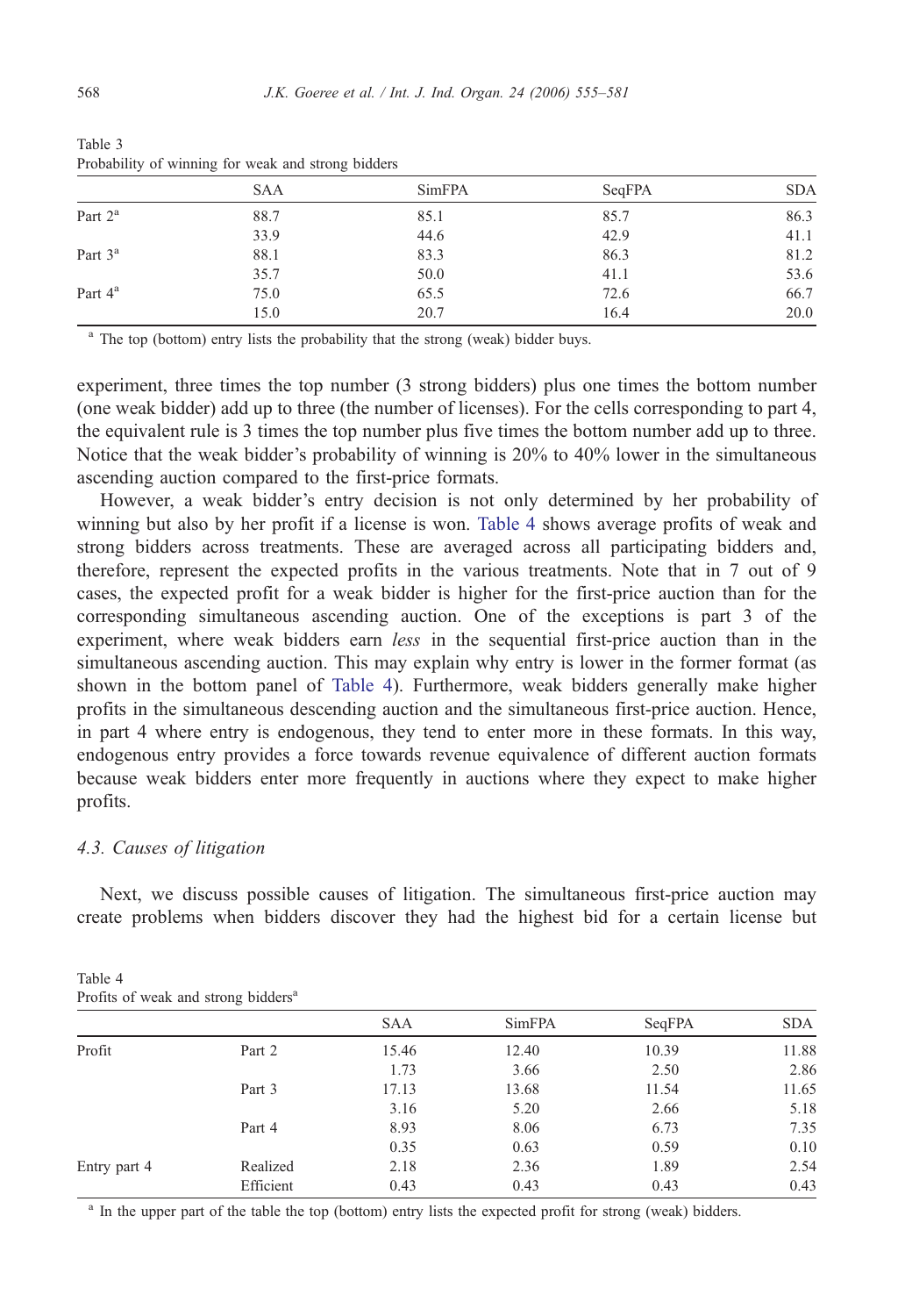| Occurrences of regretful bidders in the SimFPA |  |       |                                          |          |         |  |
|------------------------------------------------|--|-------|------------------------------------------|----------|---------|--|
|                                                |  |       | # Licenses not awarded to highest bidder |          |         |  |
|                                                |  |       |                                          |          |         |  |
| # Unhappy winners                              |  | 79    | 46                                       |          | 67.9%   |  |
|                                                |  |       | 47                                       | 12       | 30.1%   |  |
|                                                |  |       |                                          |          | $2.0\%$ |  |
|                                                |  | 40.3% | 47.4%                                    | $12.2\%$ |         |  |

Table 5 Occurrences of regretful bidders in the SimFPA<sup>a</sup>

<sup>a</sup> Each cell shows the number of simultaneous first-price auctions that resulted in a particular outcome. A 'license not awarded to the highest bidder' is one which was assigned to a subject that bid less for the license than at least one other subject. An 'unhappy winner' is a subject that (i) was not assigned a license for which she was the highest bidder but instead received a different license, and (ii) profited less from the license she was assigned than she would have from the license for which she was the highest bidder.

were awarded a different one. This is not necessarily bad for those bidders, however, since the profit margin earned on the license assigned may exceed that of the license for which they had the highest bid.19 Table 5 lists the number of times that bidders in the experiment were assigned a particular license while they had the highest bid and a higher profit margin for a different license. In roughly one-third  $(30.1\% + 2.0\%)$  of the simultaneous first-price auctions we ran, there is at least one winner who would have preferred another license for which she had the highest bid. It may happen that such 'unhappy' bidders file a lawsuit after the auction in an attempt to change the assignment of licenses.<sup>2</sup>

There are other potential reasons to start lawsuits, which could occur in all formats. For example, when the profit margins across licenses vary significantly, the final allocation may be perceived as unfair and the bidder that is worst off may consider a lawsuit. By aggregating subjects' choices in the experiment we determine in which format the profits derived from the three licenses are most homogeneous. Ta[ble 6](#page-15-0) shows that the simultaneous first-price auction results in the lowest variance of profits. So, from this perspective, the simultaneous first-price auction provides the least temptation to go to court.

Finally, we consider the probability that a bidder pays more for a license than it is worth. Such 'cursed' winners may try to renegotiate the conditions of the sale, resulting in

- ! Bidder 1 bids 20 for license 1, 15 for license 2, and 0 for license 3.
- ! Bidder 2 bids 18 for license 1, 10 for license 2, and 0 for license 3.
- ! Bidder 3 bids 0 for license 1, 0 for license 2, and 2 for license 3.
- ! Bidder 4 bids 0 for license 1, 0 for license 2, and 0 for license 3.

The simultaneous first-price auction assigns license 1 to bidder 2, license 2 to bidder 1, and license 3 to bidder 3, with a maximum revenue of 35. Bidder 1 has the highest bids on licenses 1 and 2, and it seems likely that this bidder will compare the profit margins on these licenses. If bidder 1 has a value of 22 for license 1 and a value of 20 for license 2, she will be happy with the final assignment: she makes a profit of  $20 - 15 = 5$  when assigned license 2, while she would have earned  $22-20=2$  if she would have been assigned license 1. On the other hand, if bidder 1's value is 25 for license 1 and 17 for license 2, she will be unhappy with the assignment, as her profit is 2 under the current assignment while it would have been 5 otherwise.

<sup>20</sup> Notice that we take a short-cut at the important issue of litigation. Ideally, one would like to analyze litigation issues in a supergame where bidders may try to change the auction outcome in a litigation phase after the auction. Such an extensive analysis is beyond the scope of this paper, however.

<sup>&</sup>lt;sup>19</sup> This is illustrated in the following example. Suppose: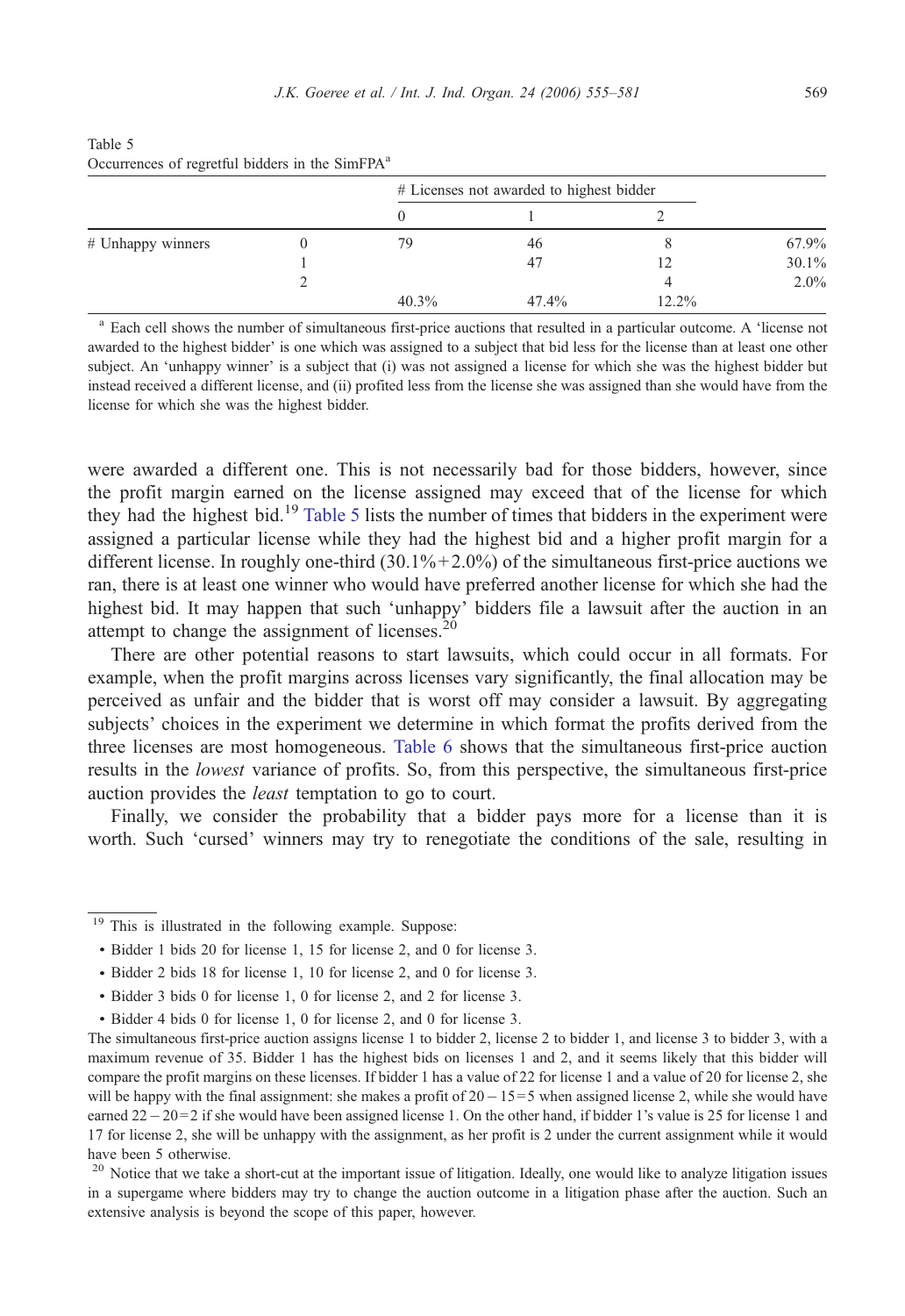|           | <b>SAA</b> | SimFPA | SeqFPA | <b>SDA</b> |  |
|-----------|------------|--------|--------|------------|--|
| Part 1    | 347.9      | 138.7  | 255.5  | 299.2      |  |
| Part 2    | 520.6      | 224.4  | 241.3  | 261.2      |  |
| Part 3    | 719.4      | 476.2  | 480.3  | 468.4      |  |
| Part 4    | 527.0      | 434.5  | 464.6  | 474.4      |  |
| All parts | 529.0      | 301.9  | 345.5  | 361.7      |  |

<span id="page-15-0"></span>Table 6 Fair division of profits<sup>a</sup>

<sup>a</sup> Each entry displays the 'variance' in profits that result from the three different licenses, L1, L2, and L3, where variance is defined as:  $(\text{profit L1} - \text{profit L2})^2 + (\text{profit L1} - \text{profit L3})^2 + (\text{profit L2} - \text{profit L3})^2$ .

costly lawsuits and delays.<sup>21</sup> Ta[ble 7](#page-16-0) lists the observed percentages of losses in the four treatments. It shows that the simultaneous first-price auction protects bidders better from a winner's curse than the simultaneous ascending auction. Notice that because there are three licenses for four bidders, rational bidders will let their strategy only depend on their own signal(s). If one bidder drops out, the auction is finished, so there is no possibility to condition the strategy on the drop-out level of others. Naïve bidders may argue differently, however. The fact that all other bidders are still active may convince a bidder that the others have more favorable information about the common value aspect than expected and may encourage her to stay a bit longer in the auction than originally planned. Such a possibility of irrational updating was first proposed to explain low revenues in Dutch single-unit private value auctions where some subjects argue that the fact that others have not yet pushed the button makes it more likely that they have low private values and thus they decide to delay their decision to stop the button. A similar loss-enhancing factor does not exist in the simultaneous first-price auction, which may explain that we observe larger winner's curse problems in the ascending auction than in the simultaneous first-price auction. Notice further that the winner's curse is less strong than in single-unit auctions because there is only a single loser so winning is not as informative.

# 4.4. The sequential auction: order matters

In all but one of the formats studied here, all three licenses are offered for sale simultaneously. The exception is the sequential first-price auction where licenses are sold one by one. Since some licenses are (on average) better than others, the obvious question becomes "which license should be put up for sale first?" We compare two possible ordering strategies for the seller: 'best foot forward' and 'best for last'. In the former, license 1 is offered first, then license 2, and finally license 3. The latter strategy employs the reverse order.<sup>22</sup>

 $21$  For example, in the C-block broadband PCS auction organized by the FCC, overly attractive installment payments led to speculative bidding and caused all major bidders to default and declare bankruptcy. Due to subsequent bankruptcy litigation, large part of the C-block spectrum was left idle for years (Cra[mton, 2002\).](#page-26-0)

 $22 \text{ In a theoretical analysis, Chakraborty et al. (2001) take a different angle at the question whether best goods should be.}$  $22 \text{ In a theoretical analysis, Chakraborty et al. (2001) take a different angle at the question whether best goods should be.}$  $22 \text{ In a theoretical analysis, Chakraborty et al. (2001) take a different angle at the question whether best goods should be.}$ sold first or last in a sequential auction. In their model, the seller has private information about two stochastically equivalent, independently distributed goods. Unlike in our setup, two different sets of bidders participate in the two auctions. Bidders of the second auction observe the price realized in the first auction. The authors find the result that best for last may be the revenue-maximizing strategy (as long as knowledge of the first period price reduces buyer information rents more for the better good than for the worse good) but best foot forward may be the unique pure strategy equilibrium.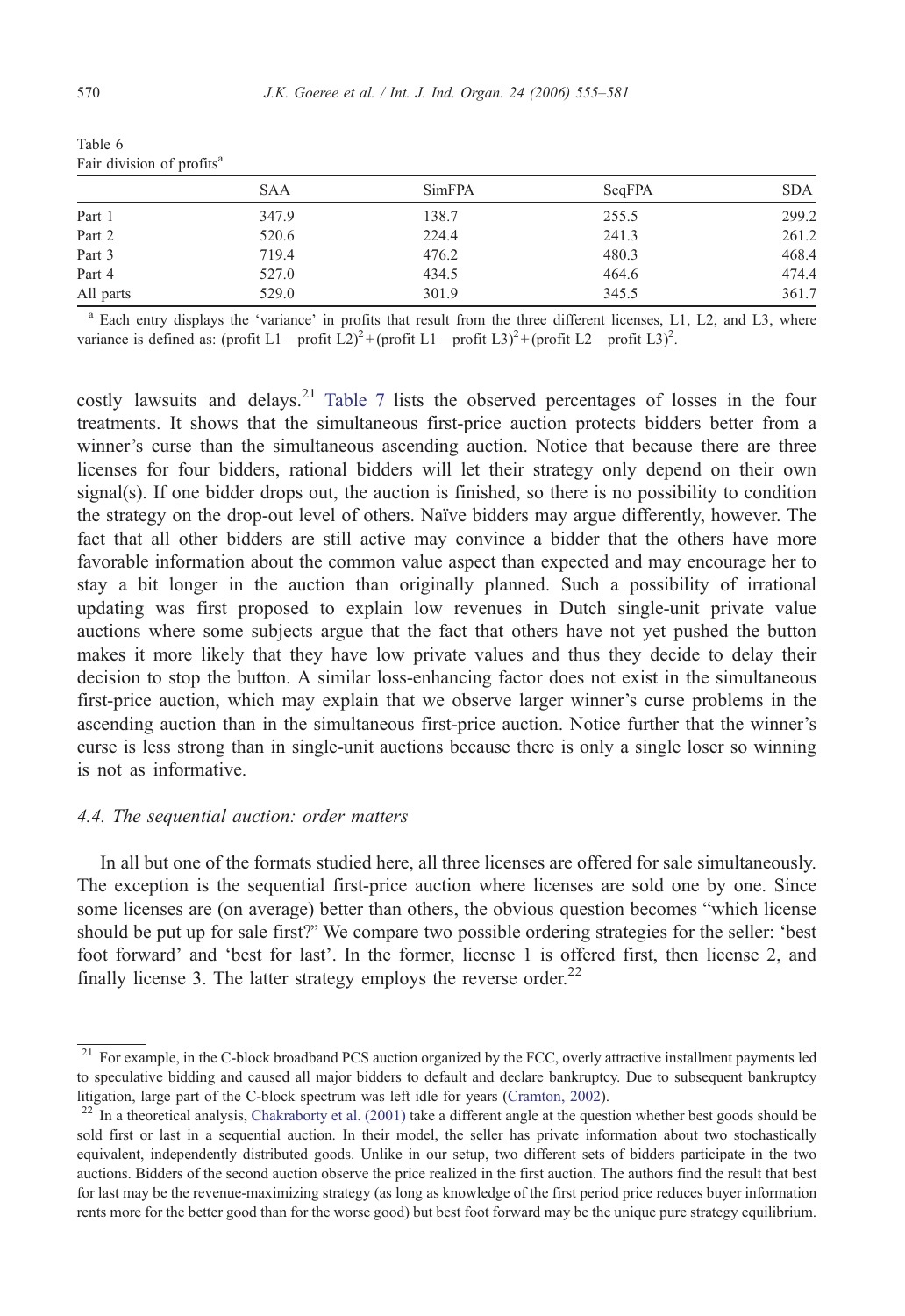| THODADIIITY OF A 1055 |            |           |            |            |  |
|-----------------------|------------|-----------|------------|------------|--|
|                       | SAA        | SimFPA    | SeqFPA     | <b>SDA</b> |  |
| Part 1                | 0.0        | 0.0       | 1.8        | 1.2        |  |
| Part $2^a$            | 1.8        | 0.6       | 1.8        | 0.0        |  |
|                       | 5.3, 1.3   | 0.0, 0.7  | 4.2, 1.4   | 0.0, 0.0   |  |
| Part $3^a$            | 9.5        | 6.6       | 13.1       | 9.5        |  |
|                       | 20.0, 8.1  | 6.0, 7.9  | 26.1, 11.0 | 13.3, 8.7  |  |
| Part $4^a$            | 21.4       | 15.5      | 21.4       | 25.0       |  |
|                       | 38.1, 15.9 | 34.5, 5.5 | 39.1, 14.8 | 46.4, 14.3 |  |
|                       |            |           |            |            |  |

<span id="page-16-0"></span>Table 7 Probability of a loss

<sup>a</sup> The top entry lists the aggregate probability and the two bottom entry list the probability for the weak and strong bidder respectively.

The effect of sequencing on revenues is shown in Ta[ble 8](#page-17-0) that focuses on the subset of auctions where the licenses were sold in strictly decreasing or strictly increasing order of value. Notice that in all parts, revenues are higher with the best foot forward strategy, i.e. when the best license is sold first. This is an intuitive result, since the best foot forward strategy assigns the best licenses when competition is most fierce. Remarkably, however, the result also holds in parts 3 and 4, where uncertainty about the common value could result in a countervailing effect: in the best for last strategy the information revealed in the sale of less valuable licenses stimulates aggressive bidding on the better licenses, which are sold at the end. The best foot forward strategy leads to significantly higher revenues than the best for last strategy.<sup>23</sup>

#### 4.5. Bidding in the simultaneous first-price auction

One exciting reason for using experiments is to study the performance of new auction designs. To the best of our knowledge, the simultaneous first-price auction has not yet been employed in practice. In order to get a better insight in how it works, we take a closer look at bidding behavior in this auction design.<sup>24</sup> Although the equilibrium strategies are not known, we have a number of intuitive conjectures with respect to bidding in the simultaneous first-price auction. We consider individual bid functions of the format

$$
b_{ij} = f_j(v_{i1}, v_{i2}, v_{i3}), \tag{4}
$$

where  $b_{ij}$  denotes individual *i*'s bid, *i*=1,..., 4, and  $v_{ij}$  her value for license *j*=1,..., 3.<sup>25</sup> We formulate the following conjectures.

**C1.**  $\partial f_i/\partial v_{ii} > 0$ . In words, i's bid for license j is positively correlated with i's value for license j.

**C2.**  $\partial f_i/\partial v_k \leq 0$ ,  $k\neq j$ . In words, i's bid for license j is negatively correlated with i's value for license  $k\neq j$ . One way to see this is the following. Ceteris paribus, an increase in  $v_{ik}$  will increase the bid for license k (through C1) and, therefore, the probability of winning k. Because i can obtain at

<sup>&</sup>lt;sup>23</sup> A Wilcoxon rank test that uses for each group of bidders the average revenues per block of 7 periods as data points yields a significance level of  $p = 0.05$  ( $n = 28$ ).

 $^{24}$  We restrict the analysis to the simultaneous first-price auction, because of the lack of theory for this format. In addition, the number of observations (bids) available for the analysis is much lower for the other formats.

<sup>&</sup>lt;sup>25</sup> For notational convenience, we do not include a subscript for the round in the experiment.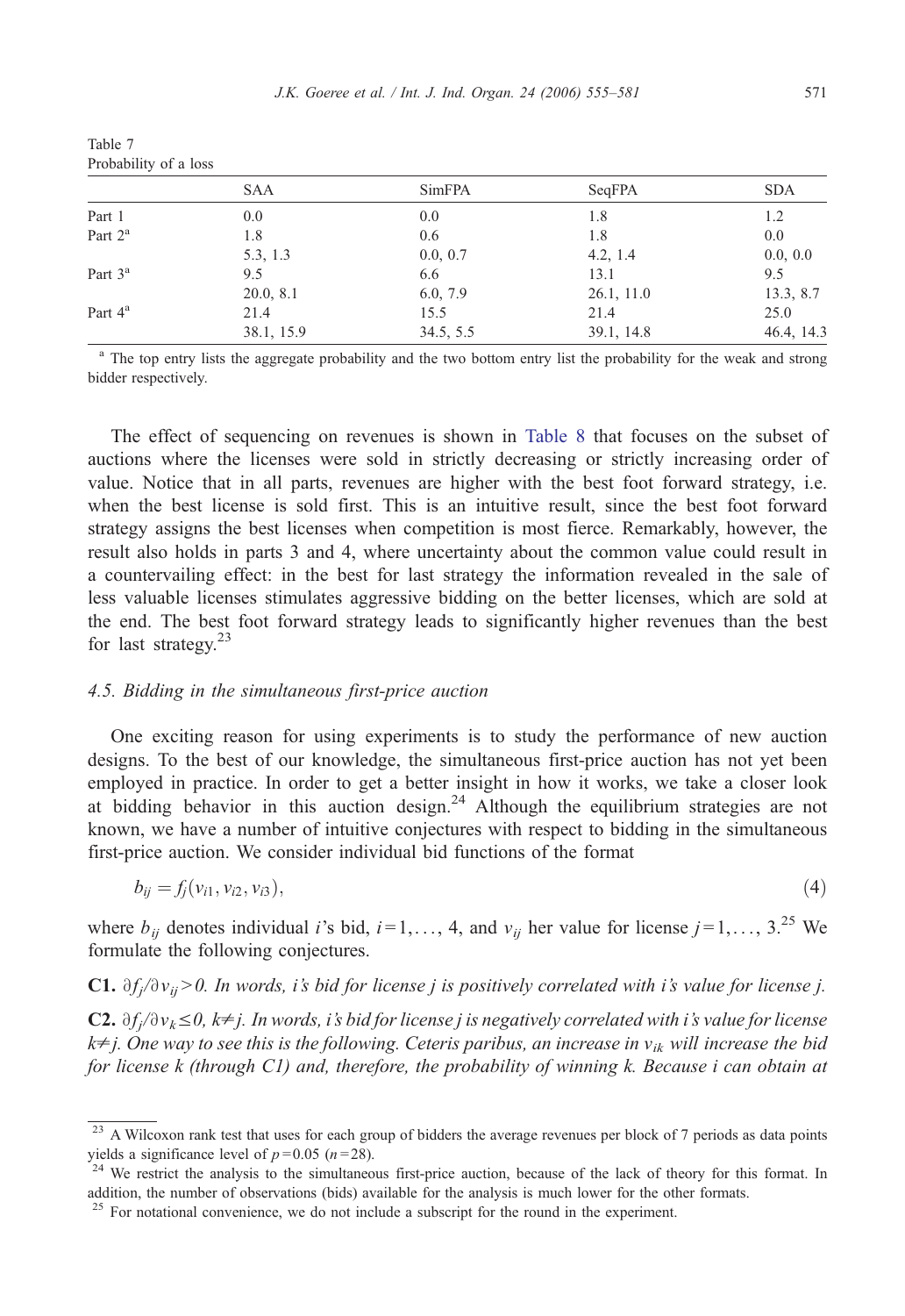| Effect of the order of licenses on revenue in SeqFPA <sup>a</sup> |        |        |        |        |           |
|-------------------------------------------------------------------|--------|--------|--------|--------|-----------|
| Order of licenses for sale                                        | Part 1 | Part 2 | Part 3 | Part 4 | All parts |
| $3-2-1$ (increasing in value)                                     | 59.8   | 86.1   | 81.1   | 84.5   | 76.9      |
|                                                                   | 10.0   | 12.5   | 24.4   | 21.0   | 20.3      |
| $1-2-3$ (decreasing in value)                                     | 61.0   | 90.8   | 85.6   | 96.0   | 81.5      |
|                                                                   | 10.5   | 122    | 14.5   | 21.6   | 19.2      |

<span id="page-17-0"></span>Table 8

<sup>a</sup> Standard deviation in italics.

most one license, this implies an overall increase in the probability of obtaining a license. Hence, i can afford to take more risk and increase the profit margin on  $j \neq k$  by lowering her bid.

**C3.**  $b_{ij}$  (common value) **(private value). Because the common value element forces the** bidder to correct for the winner's curse, a bid will be lower, ceteris paribus, in part 3 of the experiment than in part 2.

In order to test these conjectures, we estimated bid functions (4) in a simultaneous model (using OLS) with fixed effects to correct for multiple observations per individual. We did so separately for parts 1, 2, and 3 of the experiment and separately for strong and weak bidders. In part three, we corrected subjects' private values using the individual signal of the common value. First, we used a quadratic specification of  $f_i$ , but the results did not reject a null-hypothesis of linearity.<sup>26</sup> Therefore, from here onward, we will assume that the bid functions are linear.

Ta[ble 9](#page-18-0) gives the results for estimated linear bid functions of the form  $b_{ii} = \beta_{0i} + \beta_{i1}v_{i1t} +$  $\beta_{i2}v_{i2t} + \beta_{i3}v_{i3t} + \mu_i + \varepsilon_{iit}$ ,  $j = 1, \ldots, 3$ , where t denotes the round (auction),  $\mu_i$  is the fixed effect and  $\varepsilon_{ii}$  is a white noise error term. Ta[ble 9](#page-18-0) shows strong support for C1 and C2. In all 15 cases,  $\partial f_i/\partial v_{ii}$  $(=\beta_{ij})$  is positive with high levels of statistical significance. Moreover,  $\partial f_i/\partial v_{ij} = \beta_{jk}$ ,  $k \neq j$ , is negative 28 out of 30 times (the two exceptions being small and statistically insignificant). Though small, 11 of these 28 coefficients are statistically significant.

A closer look at the estimated bid functions reveals that they are quite similar across environments. The coefficients concerning the direct effect do support C3, however: in all 6 cases (3 for strong bidders and 3 for weak bidders) the coefficient is lower in part 3 than in part 2. The direct effect is roughly 2/3 for private values and 1/2 for common values. This seems quite high, given the high probability of obtaining a license (3 licenses for 4 bidders). Note, however, that the bid is reduced by the negative effect of the values of the other licenses, even though the direct effect strongly dominates. Finally, note that the intercepts are not significantly different from 0 when there are only private values. When common values are introduced in part 3, we find that the mitigated reaction to value is compensated by an increase in the intercept.

All in all, bidding in the simultaneous first-price auction appears to follow intuitive rules. This and the robustness across environments indicate that bidders are responding to the mechanism in a consistent way, even if we cannot establish whether their behavior

<sup>&</sup>lt;sup>26</sup> The regressions included 90 second-order terms (6 quadratic terms per bid function, 1 function for each of the 3 licenses, 3 estimations for strong bidders in parts 1, 2, and 3 and 2 for weak bidders in parts 2 and 3). After estimation, only 5 out of 90 coefficients turned out to be significant at the 5% level, which is what one would expect to observe in absence of an effect. The 5 'significant' coefficients were spread across different equations.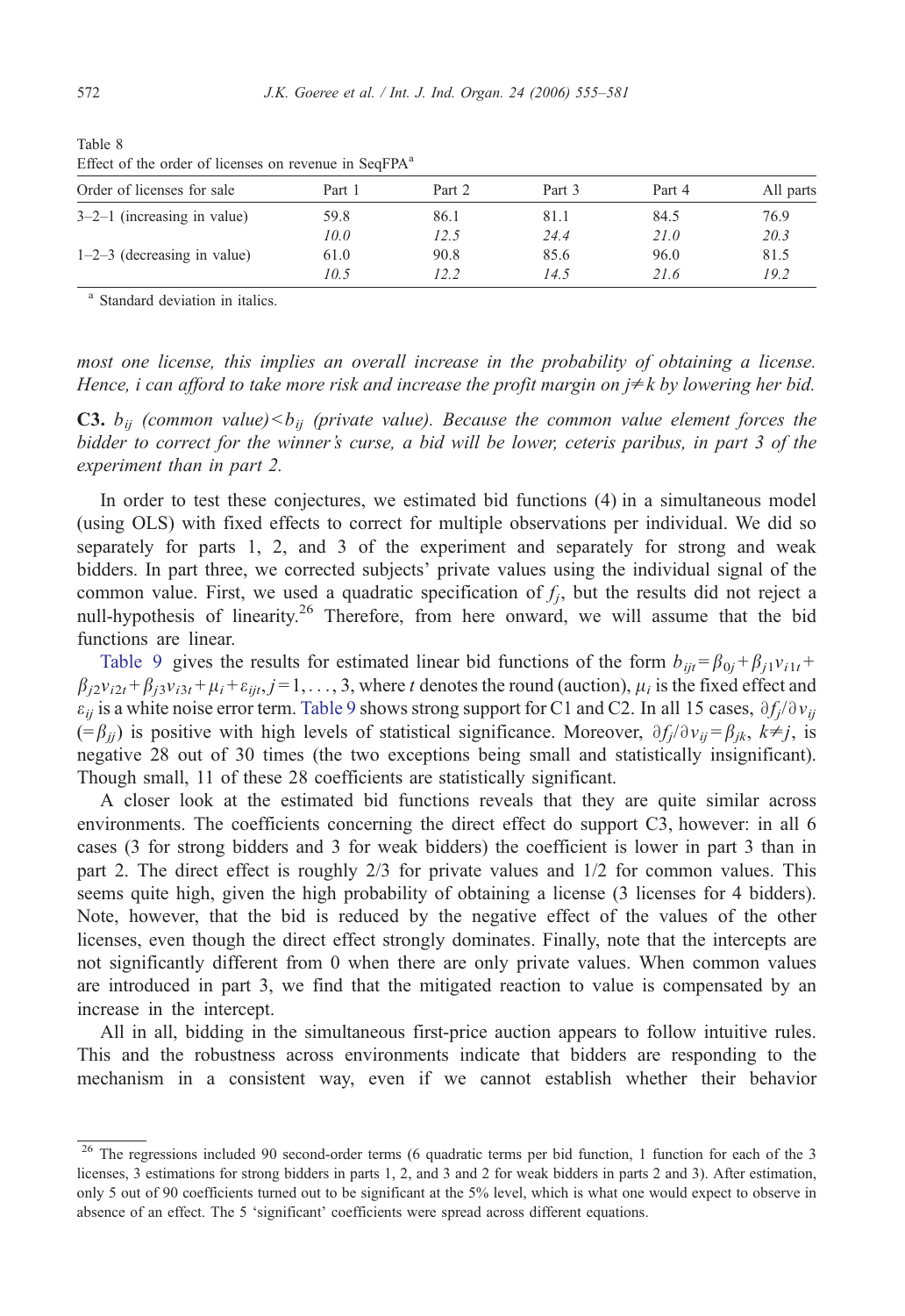|  |  | ı<br>$\sim$ |
|--|--|-------------|
|  |  |             |

|                              |               | Intercept      | Value license 1 | Value license 2 | Value license 3 |
|------------------------------|---------------|----------------|-----------------|-----------------|-----------------|
| Part 1 (only strong bidders) | Bid license 1 | 1.015(0.51)    | 0.689(31.8)     | $-0.082(3.10)$  | $-0.090(2.54)$  |
|                              | Bid license 2 | 2.860(1.67)    | $-0.034(1.85)$  | 0.620(27.5)     | $-0.136(4.51)$  |
|                              | Bid license 3 | 1.076(0.85)    | $-0.022(1.62)$  | $-0.036(2.16)$  | 0.568(25.50)    |
| Part 2, strong bidders       | Bid license 1 | 1.369(0.48)    | 0.661(23.7)     | $-0.080(2.33)$  | $-0.066(1.46)$  |
|                              | Bid license 2 | 0.107(0.04)    | $-0.051(2.00)$  | 0.681(21.9)     | $-0.077(1.87)$  |
|                              | Bid license 3 | 0.665(0.33)    | $-0.090(4.52)$  | 0.003(0.12)     | 0.666(20.5)     |
| Part 2, weak bidders         | Bid license 1 | 3.498(0.59)    | 0.669(7.87)     | $-0.172(1.84)$  | $-0.034(0.33)$  |
|                              | Bid license 2 | $-1.905(0.44)$ | $-0.070(1.13)$  | 0.671(9.89)     | 0.018(0.24)     |
|                              | Bid license 3 | 0.878(0.29)    | $-0.005(0.11)$  | $-0.074(1.53)$  | 0.660(12.4)     |
| Part 3, strong bidders       | Bid license 1 | 15.46(5.16)    | 0.463(13.7)     | $-0.083(1.82)$  | $-0.063(1.10)$  |
|                              | Bid license 2 | 13.42(5.60)    | $-0.151(5.60)$  | 0.536(14.7)     | $-0.097(2.12)$  |
|                              | Bid license 3 | 5.532 (2.99)   | $-0.084(4.03)$  | $-0.074(2.65)$  | 0.539(15.2)     |
| Part 3, weak bidders         | Bid license 1 | 5.670(1.11)    | 0.594(11.8)     | $-0.090(1.18)$  | $-0.211(2.97)$  |
|                              | Bid license 2 | 8.742 (1.83)   | $-0.070(1.05)$  | 0.590(8.25)     | $-0.070(1.05)$  |
|                              | Bid license 3 | 2.516(0.73)    | $-0.094(2.76)$  | $-0.023(0.44)$  | 0.424(8.84)     |

<span id="page-18-0"></span>Table 9 Linear bid functions in SimFPA<sup>a</sup>

<sup>a</sup> Absolute *t*-values in parentheses; coefficient for effect of value  $v_i$  on  $b_i$  in bold.

corresponds to equilibrium bidding. The estimated bid functions do help us understand some of the results presented in the previous subsection, however. For example, bidders avoid the winners' curse because they adjust their bid functions in a sensible way.

# 5. Conclusions

We used experiments to compare the performance of three first-price formats to the more conventional simultaneous ascending auction. We considered the familiar efficiency and revenue criteria, but also other factors such as variance in revenues, entry, winner's curse outcomes, and reasons for subsequent litigation. To test the robustness of each auction, we changed the environment during the experiment. In the first part, four bidders knew their values for the three licenses with certainty and there were no a priori differences between bidders. In the second part, asymmetries were introduced: three strong bidders (incumbents) competed with one weak bidder (newcomer). The third part introduced (common-value) uncertainty into bidders valuations, which affected all bidders and licenses the same way. In the final part, five weak bidders made sequential decisions to enter the auction or profit from an outside opportunity; in the auction, weak bidders had to compete with three strong bidders.

In the first three parts of the experiment, the simultaneous ascending auction was most efficient. Hence, if efficiency is the sole criteria used to judge the auction's performance, there is no reason to switch to a first-price format. In practice, however, allocative efficiency is not observable and discussion will likely focus on the auction's revenue. In the first three parts of the experiment, auctions with a first-price element yielded significantly higher revenues than the simultaneous ascending auction.<sup>27</sup> In particular, the highest revenues occur with a sequential format where the best licenses are sold first.

 $27$  In addition, revenues of the simultaneous ascending auction are more variable and this format is therefore most likely to result in really low revenues, which bear the suspicion of collusion.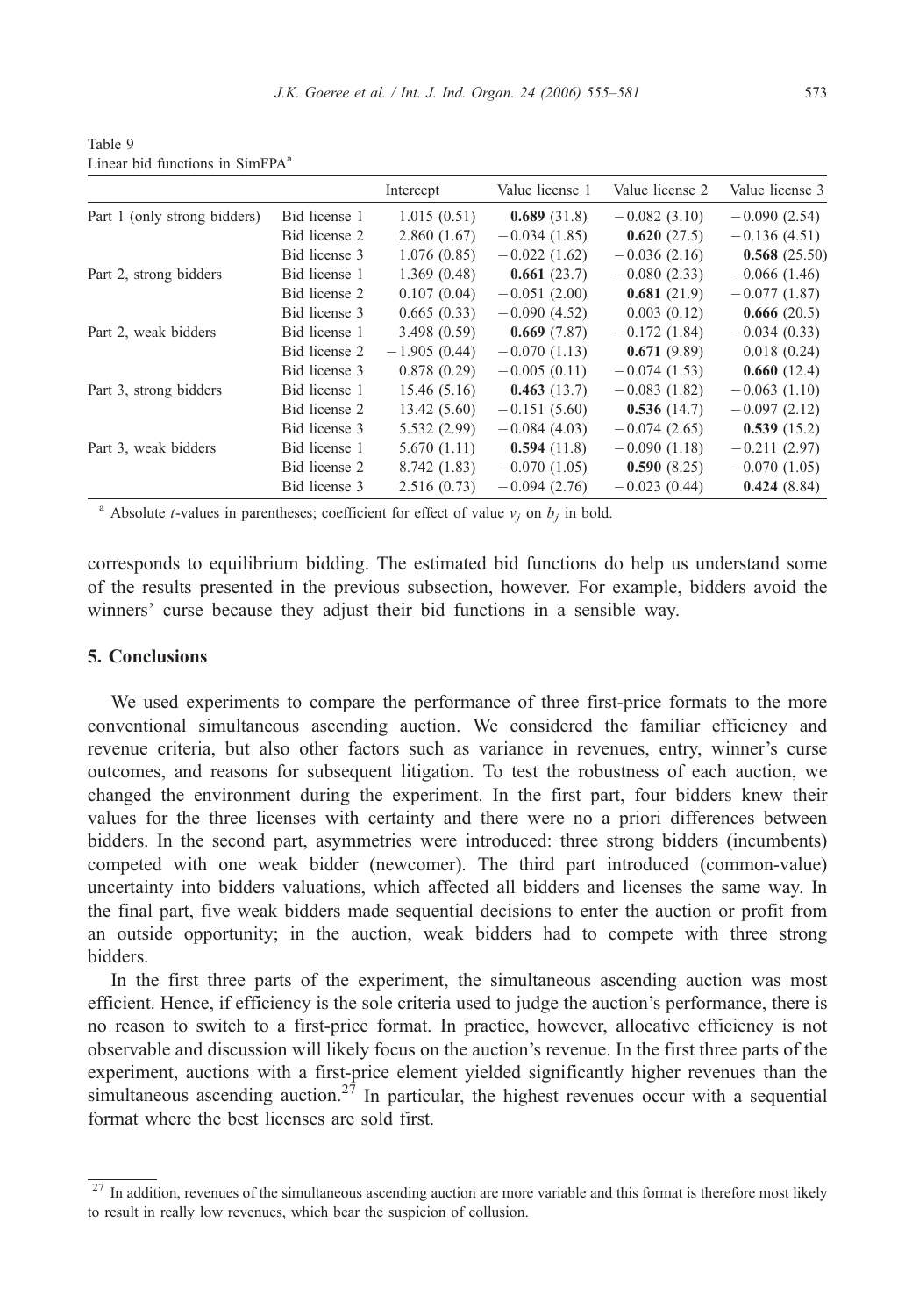As expected, auctions with a first-price element offer weak bidders a better chance to acquire a license than the simultaneous ascending auction. Thus, the idea that first-price elements enhance competition in this environment finds some support in our results. These results do point to an interesting refinement of this idea, however. The motivation for entry lies not so much in the probability of winning as in the expected profit. In some of our firstprice designs we observed more aggressive bidding, causing lower expected profits and less entry than in the SAA. In particular, aggressive bidding in the sequential first-price auction yielded the lowest profits for weak bidders in part 3 resulting in the least entry in part 4. The simultaneous descending auction and the simultaneous first-price auction offer better prospects to weak bidders and resulted in the highest level of entry in part 4. Comparing revenues in part 4 shows that endogenous entry provides a force towards revenue equivalence of different auction formats.

The allocations of licenses that result from first-price auctions show less variation in profit margins than the allocations produced by the simultaneous ascending auction. Variation in per license profits may cause a feeling of injustice and result in lawsuits after the auction. When valuations are uncertain, the simultaneous first-price auction shows the lowest incidence of winner's curse outcomes. In other words, the chance that the buyer of a license incurs a loss is smallest using this format. Winner's curse outcomes are often followed by costly renegotiation processes in or out of court. It should be noted, however, that a bidder in the simultaneous first-price auction may not get a license for which she had the highest bid. This may cause problems when a bidder profits less from the license she was assigned. In fact, in roughly one-third of all the auctions conducted, at least one of the buyers is an 'unhappy' winner who may challenge the allocation of licenses. These results are a consequence of the way in which bidders behave in the simultaneous first-price auction. We observe consistent linear bid functions that follow intuitive rules and respond to changes in the environment in a sensible way.

The main motivation for our study lies in the notion that in asymmetric, uncompetitive environments, the simultaneous ascending auction may lose some of its appeal and auctions with first-price elements might be an attractive alternative. We created an extreme environment of this type to provide a test bed for this notion. Our results support the idea that the SAA performs less well in these circumstances than is usually the case, though it still outperforms the first-price alternatives on some criteria, such as efficiency. The bottom line of our results is that in uncompetitive environments, the choice of an auction format depends crucially on the evaluation criteria considered to be important.

#### Acknowledgements

This research was sponsored by the Directoraat-Generaal Telecommunicatie en Post (DGTP) of the Dutch Ministry of Transport, Public Works, and Water management (V&W). We are very grateful to CREED programmer Jos Theelen for programming the experiment. We would like to thank three referees, John Bernard, Charles Noussair and seminar participants at the Economic Science Association Meetings (Boston, 2002; Strasbourg, 2002) and University of Arizona economic theory seminar (2003) for useful comments. We gratefully acknowledge financial support from the National Science Foundation (SBR 0094800), the Dutch National Science Foundation (VICI 453.03.606), the Alfred P. Sloan Foundation, and the Royal Netherlands Academy of Arts and Sciences.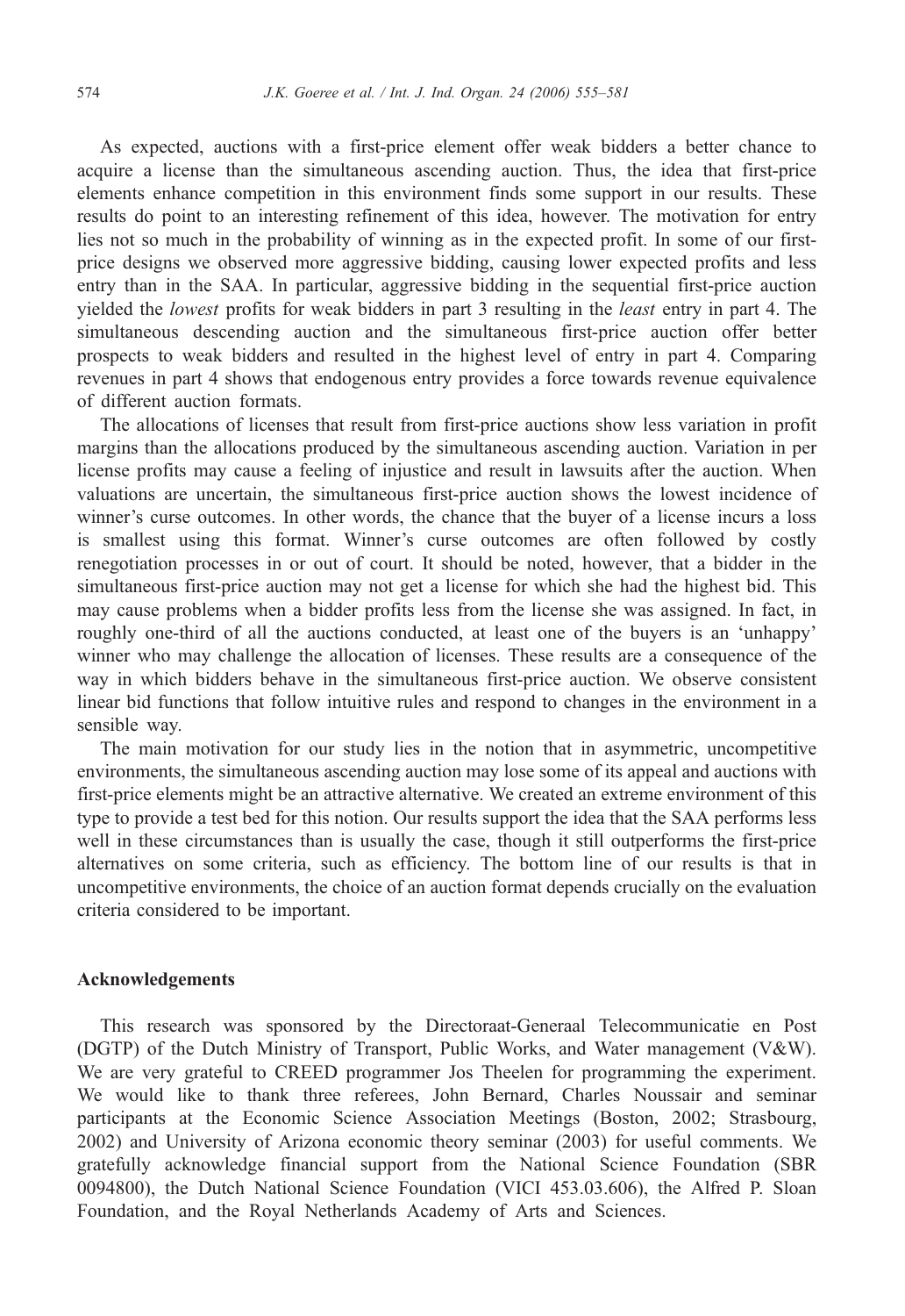#### Appendix A. Instructions for simultaneous first-price auction (translated from Dutch)

Welcome to this experiment on decision making! You can make money in this experiment. Your choices and the choices of the other participants will determine how much money you will make. Read the instructions carefully. There is a calculator, paper, and a pen on your table, which you can use during the experiment. Before the experiment starts, we will hand out a summary of the instructions and there will be two practice rounds.

The experiment: You will earn points in the experiment. At the end of the experiment your points will be exchanged into guilders at a rate of 25 cents per point. You will start with 50 points, which you do not have to pay back. The experiment consists of 4 parts each consisting of 7 rounds. Only when a part is completely finished will you receive the instructions for the next part. Each round you will be part of a group of 4 persons and three products will be sold in each group in each round.

Values of the products: Before a round starts you will be assigned a value for each product. Product 1 is usually the best (most valuable) product and product 3 is usually the worst. For each participant:

The value of *product 1* lies between 0 and 50 points, where each number is equally likely. The value of *product 2* lies between 0 and 40 points, where each number is equally likely. The value of *product 3* lies between 0 and 30 points, where each number is equally likely.

For each participant, the value of one product is independent of the value of any other product. For each product, the value for one participant is independent of the value for other participants. Therefore, your values will (very) likely differ from those of others. At the start of a round you will get to know your own values. You will not know the values of others and other participants will not know your values.

Sale of the products: In each round, each participant can buy at most one product. Three products are sold simultaneously. Each participant submits a bid for each of the three products. The computer assigns the products such as the sum of the winning bids is as large as possible and each participant gets at most one product. (When there is more than one way to maximize the sum of the winning bids, the computer selects one of these ways at random.) A participant who is assigned a product will pay a price equal to her own bid for the product.

A bid has to be larger than or equal to 0 points and smaller than or equal to 50 points. A bidder can also decide not to buy a product by not submitting a bid for the particular product. If no one submits a bid for a particular product, the product will not be sold.

Example: Here follows an example to illustrate the sale procedure. The numbers in the example are chosen arbitrarily and do not indicate what will happen in the experiment.

Bidder 1 bids 30 for product 1. Bidder 1 bids 29 for product 2. Bidder 1 bids 1 for product 3. Bidder 2 bids 24 for product 1. Bidder 2 bids 16 for product 2. Bidder 2 bids 1 for product 3.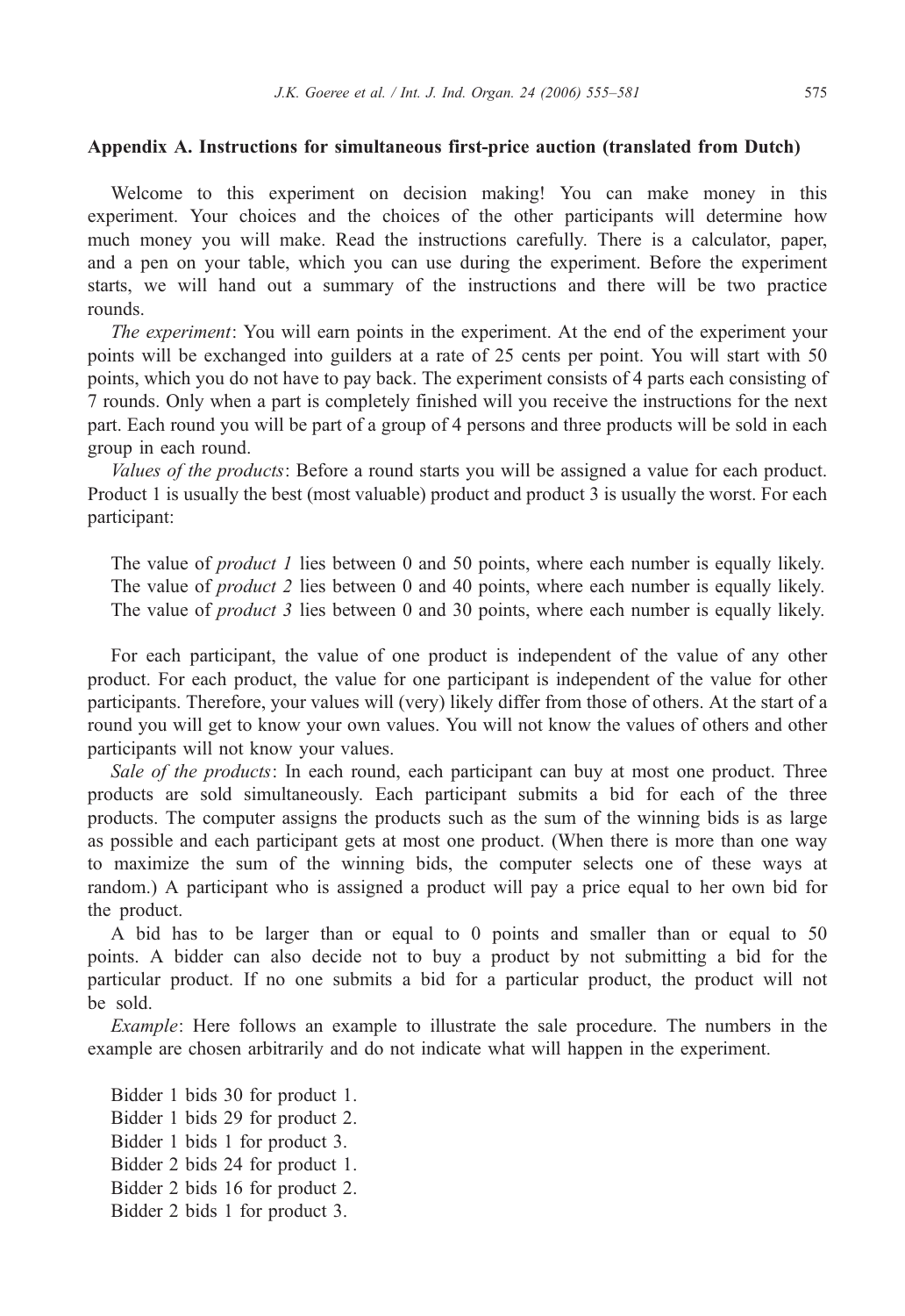Bidder 3 bids 1 for product 1. Bidder 3 bids 1 for product 2. Bidder 3 bids 1 for product 3. Bidder 4 bids 1 for product 1. Bidder 4 bids 1 for product 2. Bidder 4 bids 2 for product 3.

The outcome is then:

Product 1 is sold to the second bidder at a price of 24. Product 2 is sold to the first bidder at a price of 29. Product 3 is sold to the fourth bidder at a price of 2.

The sum of the winning bids is equal to 55 ( $24+29+2=55$ ). Note that bidder 1 is assigned product 2, while (s)he also had the highest bid for product 1. However, if product 1 had been assigned to the bidder 1, product 2 to bidder 2, and product 3 to bidder 4, the sum of the winning bids would have been  $48$  ( $30+16+2=48$ ), which is less than 55.

Profit and loss: The buyer will not literally receive a product. Instead the buyer will receive an amount equal to the value of the product minus its price (in points). Note that the buyer makes a loss when (s)he pays a price above (her) his value for the product. A participant who does not buy a product earns 0 points. To summarize:

If you buy a product in a round : Profit = your value minus the price you pay

If you do not buy a product in a round : Profit  $= 0$ 

As mentioned above, a buyer makes a loss if (s)he pays more than (her) his value for the product. Just as a profit is automatically added to the amount earned up to that round, a loss will automatically be subtracted. It is conceivable that at some point your earnings will become negative. Since we do not want you to owe money to us, you will have to leave the experiment without earning any money in that case. A participant with negative earnings will be replaced by the computer. Participants who are matched with the computer will know this in advance.

Results of a round: At the end of a round, results will be communicated. You will be told the prices at which the products are sold, and in case you buy a product, you will also be told your profit. Then a new round will start and again three products will be sold. Each participant receives three new values for the products. Your values for the products in one round will be independent of your values in any other round.

End: You have reached the end of the instructions. If you want to you can read (parts of) the instructions again. When you are ready, please push the button "READY". When all participants have pushed "READY", the experiment will start. Once the experiment has started, you will NOT be able to return to these instructions. Before the experiment starts, a summary of the instructions will be handed out and two practice rounds will be carried out. Your gains or losses during these practice rounds will NOT be added to or subtracted from your earnings.

If you still have questions, please raise your hand!

Instructions part 2: The second part of the experiment lasts for 7 rounds. At the start of the first round of the second part your earnings will be increased by 10 points (you do not have to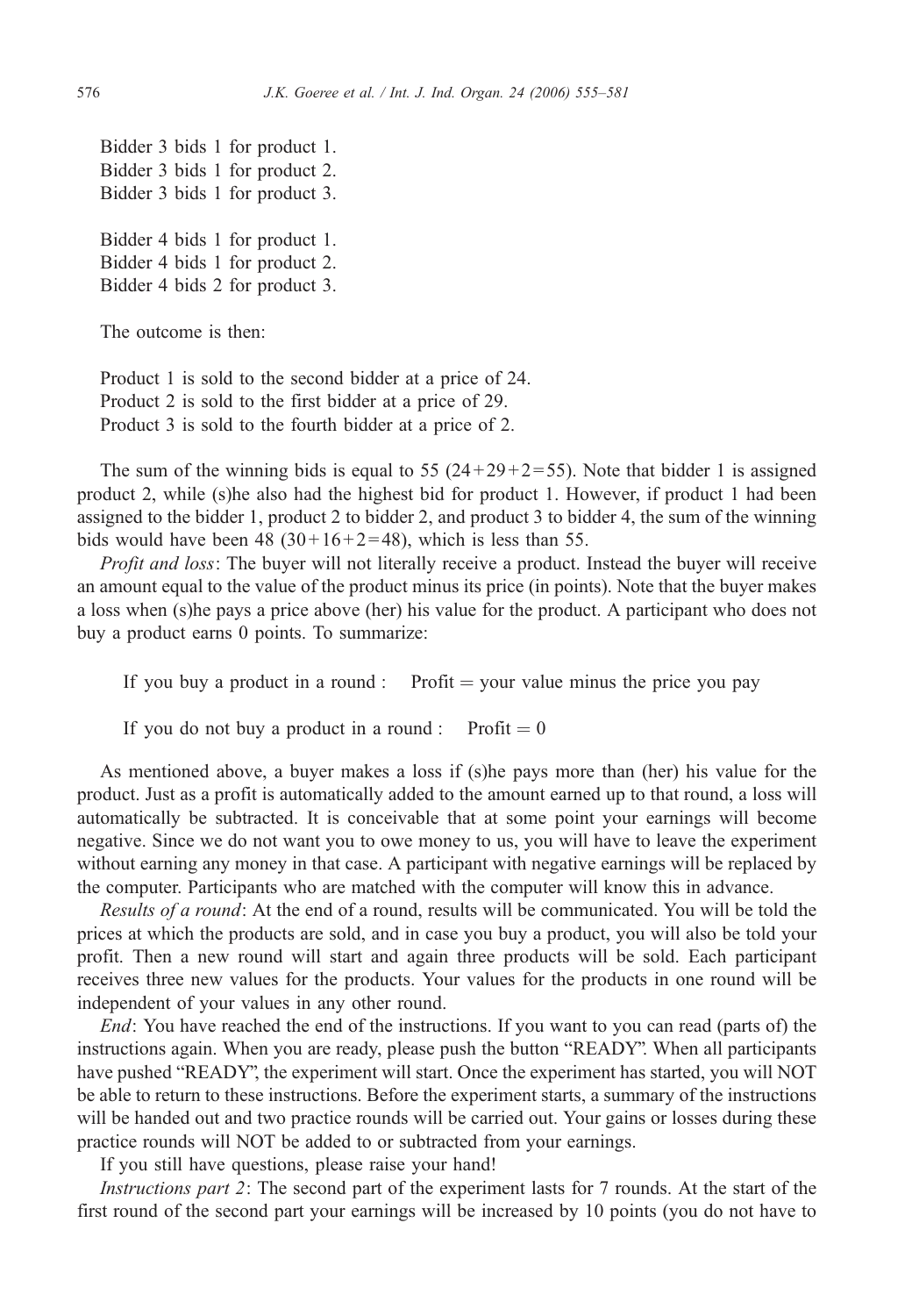pay back this amount). The rules in the second part of the experiment are by and large the same as the rules of the first part. The only difference between parts 1 and 2 concerns the way in which the values of the products are determined.

Values of the products: There will be two types of buyers. In each round, there will be 3 large bidders and 1 small bidder in each group.

For a large bidder:

The value of *product 1* lies between 20 and 70 points, where each number is equally likely. The value of *product 2* lies between 15 and 55 points, where each number is equally likely. The value of *product 3* lies between 10 and 40 points, where each number is equally likely.

For the small bidder:

The value of *product 1* lies between 0 and 50 points, where each number is equally likely. The value of product 2 lies between 0 and 40 points, where each number is equally likely. The value of *product 3* lies between 0 and 30 points, where each number is equally likely.

For both types of buyers the value of product 1 is on average higher than that of product 2, and the value of product 2 is on average higher valuation than that of product 3. Large bidders have on average higher values than the small bidder. Nevertheless, it can happen that the small bidder values a product more than one (or more) large bidder(s).

For each participant, the value of one product is independent of the values of other products. For each product, the value for one participant is independent of the values for others. Hence, your values will (very) likely differ from those of others. At the start of a round you will get to know your values. You will also be told whether you are a small or a large bidder (in some rounds you will be a small bidder, in other rounds you will be a large bidder). You will not know the values of other participants, and other participants will not know your values.

Information: Bids are restricted to lie between 0 and 70 points. After the results of a round have been communicated, a new round starts in which three new products will be sold. Again it will be determined for each bidder whether (s)he is a small or large bidder. Each participant receives new values for the products. Your values for the products in one round are independent of your values in any other round.

End: You have reached the end of the instructions. If you want to you can read (parts of) the instructions again. When you are ready, please push the button "READY". When all participants have pushed "READY", the second part will start. Before the second part starts, a summary of the instructions will be handed out. If you still have questions, please raise your hand!

Instructions part 3: The third part of the experiment lasts for 7 rounds. At the start of the first round of the third part your earnings will be increased by 10 points (you do not have to pay back this amount). The rules of the third part are by and large the same as the rules of the second part. The only difference between parts 2 and 3 concerns the way in which the values of the products are determined. This will be more complicated than in parts 1 and 2. So, please read these instructions carefully. In part 3 you will not precisely know the value of a product.

Preliminary values and common percentage: Until now you were told your values for the products at the start of each round. In the remainder of the experiment, you will only know your preliminary values at the start of each round. Your "final value" for a product equals a percentage of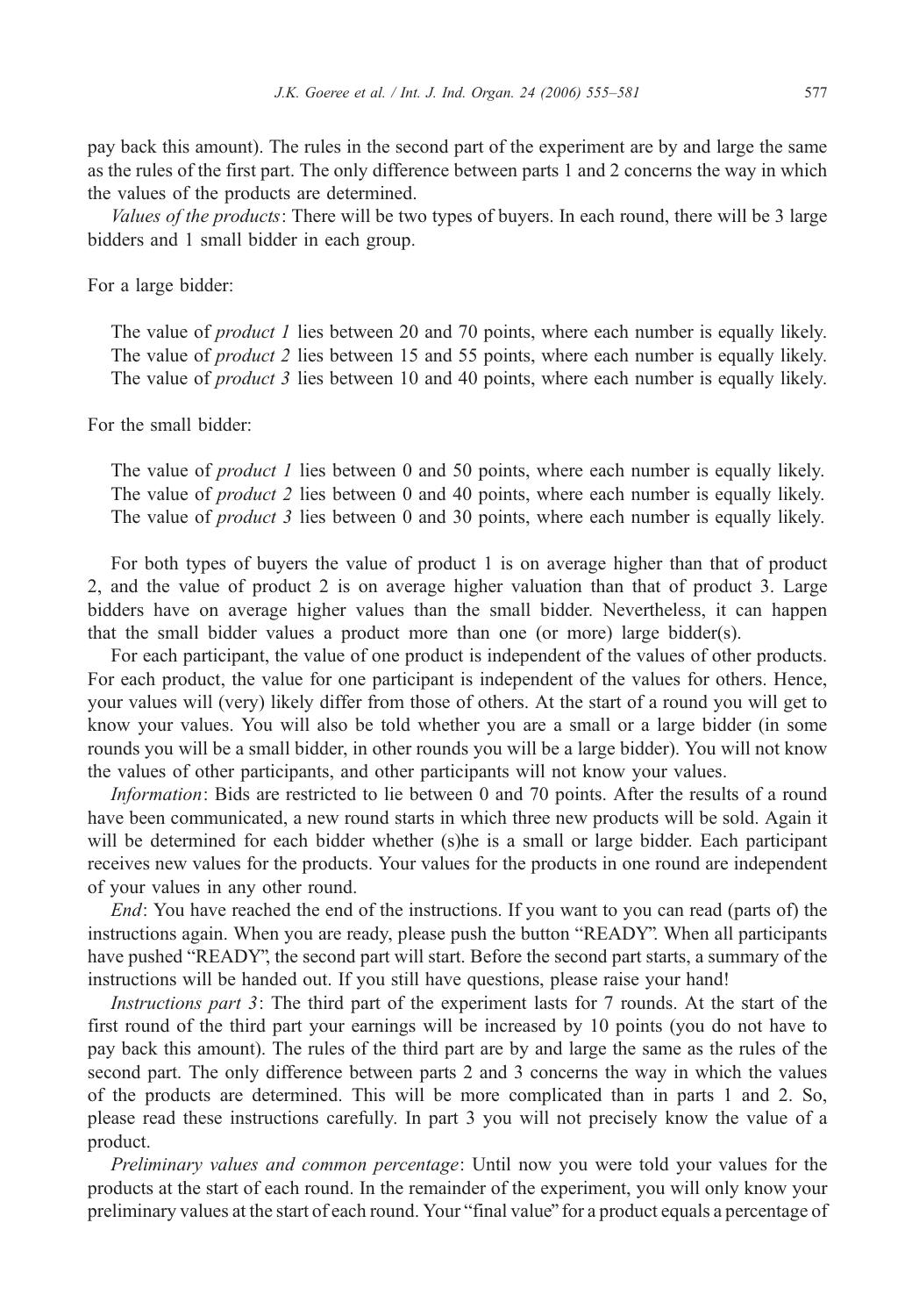your preliminary value. This "common percentage" is the same for all products and for all participants. The common percentage can be larger or smaller than 100%, so your final value can be larger or smaller than your preliminary value. Preliminary values are determined in the same way as the values in previous parts:

For a large bidder the preliminary value of

product 1 lies between 20 and 70 points, where each number is equally likely. product 2 lies between 15 and 55 points, where each number is equally likely. product 3 lies between 10 and 40 points, where each number is equally likely.

For the small bidder the preliminary value of

product 1 lies between 0 and 50 points, where each number is equally likely. product 2 lies between 0 and 40 points, where each number is equally likely. product 3 lies between 0 and 30 points, where each number is equally likely.

At the start of a round, participants only get to know their own preliminary values.

Common percentage and signal: In each round, the common percentage is the same for all licenses and products. The common percentage lies between 50% and 150%, where each percentage is equally likely.

No participant knows the common percentage with certainty. Instead, each participant receives a signal about the common percentage. A participant's signal is equal to sum of the common percentage plus an "error". This error is a percentage between  $-50\%$  and 50%, where each percentage is equally likely. For example, if the common percentage is 90% and the error is  $-10\%$ , then the signal is 80%.

The error for one participant is independent of the errors for others. As a result, participants will (very) likely receive different signals. So even though the common percentage is the same for all participants, they receive different signals. The error for one participant is also independent of the common percentage and the preliminary values.

At the start of each round, participants will only get to know their own signal.

Example: Here follows an example to illustrate the procedure to determine the values. The numbers are chosen arbitrarily and do not indicate what will happen in the experiment.

Suppose you are a large bidder and:

Your preliminary value for product 1 is 40. Your preliminary value for product 2 is 28. Your preliminary value for product 3 is 20. Your signal is  $125%$ .

Suppose you buy product 2 at a price of 27. After the round has finished you are informed that the common percentage is  $110\%$  (hence your error was  $+15\%$ ). Your final values for the products are then:

Your final value for product 1 is  $110\%$  of  $40=44$ . Your final value for product 2 is  $110\%$  of  $28 = 31$ . Your final value for product 3 is  $110\%$  of  $20=22$ .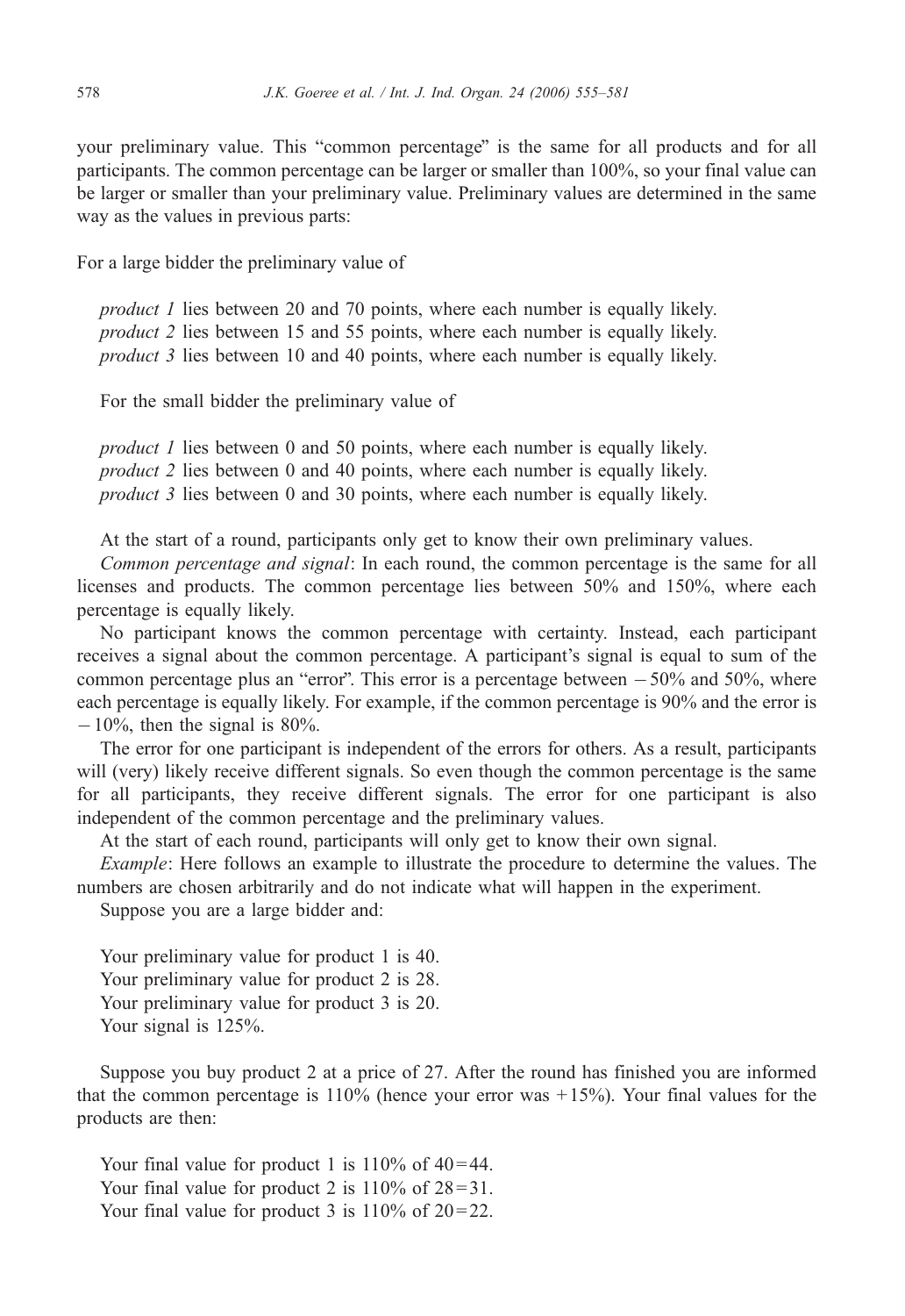In this case, your profit equals your value for product 2 minus the price you paid:  $31 - 27 = 4.$ 

Information: Bids are restricted to lie between 0 and 105 points. At the end of a round you will be told the value of the common percentage. After the results of a round have been communicated, a new round starts in which three new products will be sold. Again it will be determined for each bidder whether (s)he is a small or large bidder. Each participant receives new preliminary values for the products. A new common percentage will be determined and each participant will receive a new signal. Your preliminary values and signals in one round are independent of your preliminary values and signals in any other round.

End: You have reached the end of the instructions. If you want to you can read (parts of) the instructions again. When you are ready, please push the button "READY". When all participants have pushed "READY", the third part will start. Before the third part starts, a summary of the instructions will be handed out. If you still have questions, please raise your hand!

Instructions part 4: The fourth part of the experiment lasts for 7 rounds. At the start of the first round of the fourth part your earnings will be increased by 10 points (you do not have to pay back this amount). The rules of the fourth part are by and large the same as the rules of the third part.

In each round, you will be part of a group of eight participants. Three participants play the role of large bidders and five participants will be small bidders. Again three products are sold in each round. Before bidding starts, the small bidders can decide whether they want to participate in the auction or take part in a lottery.

Lottery: In the lottery each participant has a 50% chance to earn 0 points and a 50% chance to earn 6 points. The computer throws a die, and if the die throw is 4, 5, or 6, the participant receives 6 points and if the die throw is 1, 2, or 3, the participant earns 0 points. The die throws for one participant are independent of those for others. And the die throws in one round are independent of those in other rounds.

If a small bidder decides to participate in the auction, she forgoes the chance to play the lottery. As before, the small bidder can earn money in the auction by buying a product.

A large bidder does not have the possibility to play the lottery. They have to participate in the auction. In the auction, the three large bidders and the small bidders that decided to participate can bid for the products in the same way as in part 3.

Information: Small bidders decide sequentially whether they participate in the auction or lottery. The order in which small bidders decide is determined randomly by the computer. Before a small bidder decides (s)he will be informed about (her) his preliminary values and signals and about the decisions that other small bidders made before (her) him. After all small bidders have decided to participate in the auction or lottery, all participants will be told how many bidders participate in the auction.

All other rules are the same as in part 3.

End: You have reached the end of the instructions. If you want to you can read (parts of) the instructions again. When you are ready, please push the button "READY". When all participants have pushed "READY", the fourth part will start. Before the fourth part starts, a summary of the instructions will be handed out. If you still have questions, please raise your hand!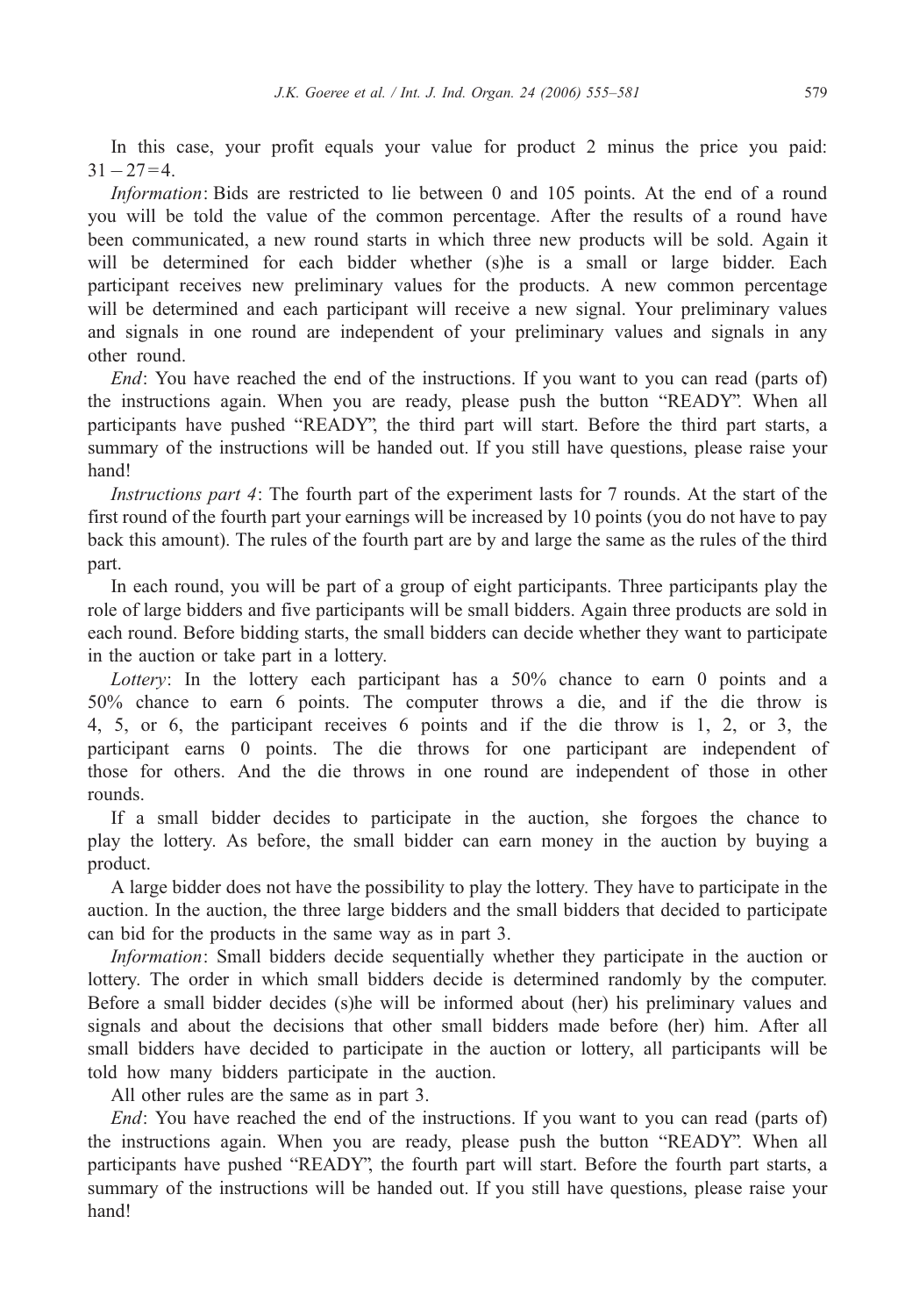## <span id="page-25-0"></span>Appendix B. Statistical tests

|               | <b>SDA</b> | SimFPA    | SeqFPA    |
|---------------|------------|-----------|-----------|
| <b>SAA</b>    | 1 > 0.02   | 1 > 0.02  | 1 > 0.02  |
|               | 2 > 0.01   | 2 > 0.01  | 2 > 0.01  |
|               | 3 > 0.01   | 3 > 0.09  | 3 > 0.01  |
|               | 4a > 0.07  | 4a > 0.72 | 4a > 0.72 |
|               | 4b > 0.07  | 4b > 0.14 | 4b < 1.00 |
| <b>SDA</b>    | X          | 1 < 0.58  | 1 > 0.12  |
|               |            | 2 < 0.26  | 2 > 0.48  |
|               |            | 3 < 0.04  | 3 > 1.00  |
|               |            | 4a < 0.07 | 4a < 0.07 |
|               |            | 4b < 0.14 | 4b < 0.07 |
| <b>SimFPA</b> | Χ          | X         | 1 > 0.26  |
|               |            |           | 2 > 0.05  |
|               |            |           | 3 > 0.09  |
|               |            |           | 4a > 0.47 |
|               |            |           | 4b < 0.27 |

Table B1. Test results efficiency

In each cell 1 refers to periods 1–7; 2 to periods 8–14; 3 to periods 15–21, 4a to realized efficiency in periods 22–28 and 4b to the efficiency levels corrected for opportunity costs in periods  $22-28$ ;  $>$  (<) indicates that the efficiency of the treatment in the row is greater (smaller) than the efficiency of the treatment in the column. After the  $\geq$  ( $\leq$ ) sign the p-value of the Wilcoxon rank test is displayed. The tests use independent average data per group as observations (for comparisons 1, 2 and 3 there are 8 pairwise data; for 4a and 4b there are 4 pairwise data).

#### Table B2. Test results revenue

|               | <b>SDA</b> | SimFPA   | SeqFPA   |
|---------------|------------|----------|----------|
|               |            |          |          |
| <b>SAA</b>    | 1 < 0.21   | 1 < 0.33 | 1 < 0.01 |
|               | 2 < 0.16   | 2 < 0.33 | 2 < 0.05 |
|               | 3 < 0.12   | 3 < 0.26 | 3 < 0.07 |
|               | $4 = 1.00$ | 4 < 0.72 | 4 < 0.47 |
| <b>SDA</b>    | Χ          | 1 > 0.78 | 1 < 0.44 |
|               |            | 2 > 1.00 | 2 < 0.78 |
|               |            | 3 > 0.48 | 3 < 0.58 |
|               |            | 4 < 0.72 | 4 < 0.14 |
| <b>SimFPA</b> | X          | X        | 1 < 0.12 |
|               |            |          | 2 < 0.40 |
|               |            |          | 3 < 0.33 |
|               |            |          | 4 < 1.00 |

In each cell 1 refers to periods 1–7; 2 to periods 8–14; 3 to periods 15–21 and 4 to periods 22–28;  $>$  (<) indicates that the revenue of the treatment in the row is greater (smaller) than the revenue of the treatment in the column. After the  $>$  (<) sign the p-value of the Wilcoxon rank test is displayed. The tests use independent average data per group as observations (for comparisons 1, 2 and 3 there are 8 pairwise data; for 4 there are 4 pairwise data).

# References

Armantier, Olivier, 2004. Does observation influence learning. Games and Economic Behavior 46, 221-239. Bulow, Jeremy, Klemperer, Paul D., 1994. Rational frenzies and crashes. Journal of Political Economy 102 (1), 1 – 23. Chakraborty, Archishman, Gupta, Nandini, Harbaugh, Rick, 2001. Best Foot Forward or Best for Last in a Sequential Auction, mimeo, Baruch College, CUNY.